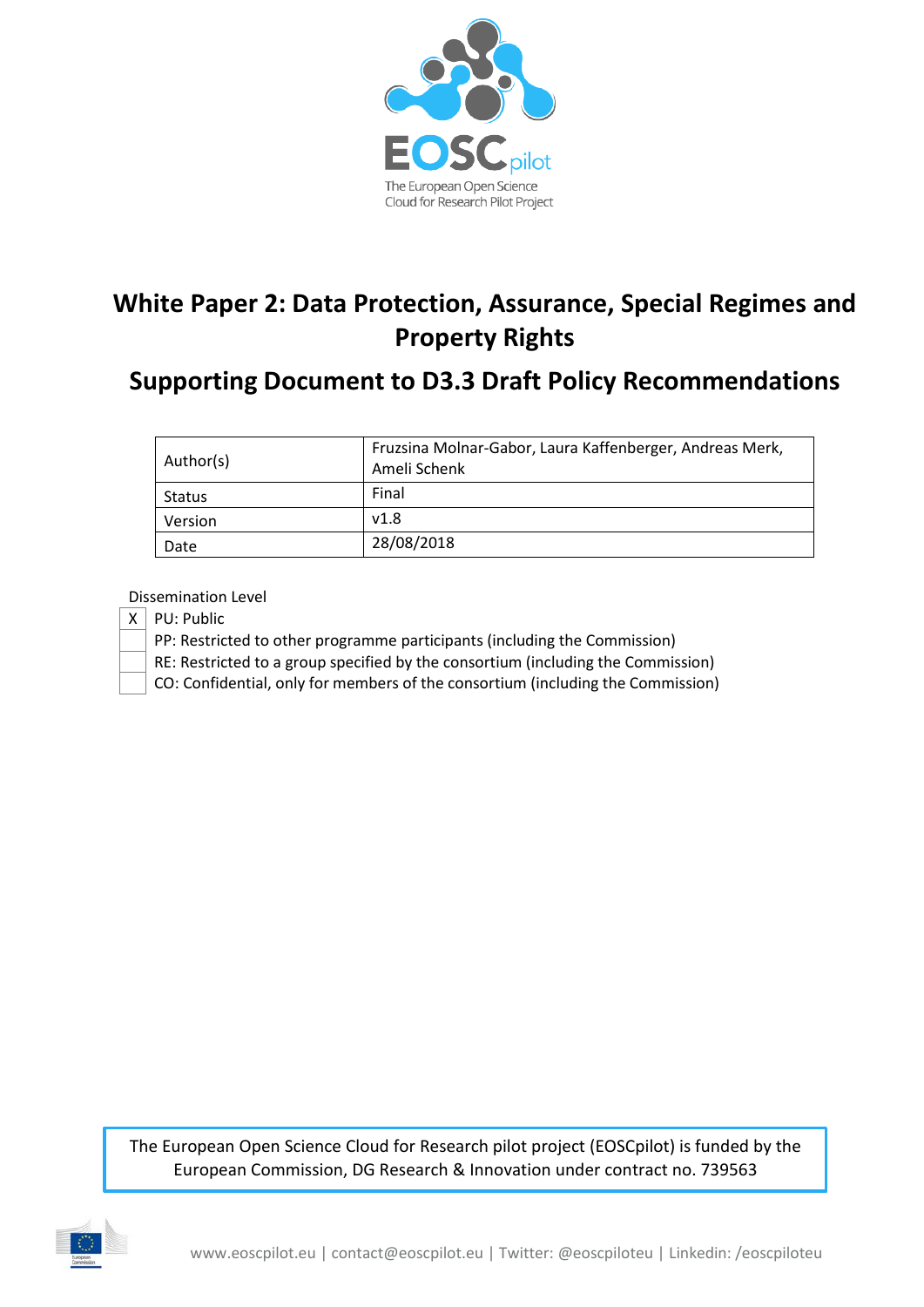# **Versioning and contribution history**

| <b>Version</b> | <b>Date</b>                  | <b>Authors</b>                                               | <b>Notes</b>                                                   |  |
|----------------|------------------------------|--------------------------------------------------------------|----------------------------------------------------------------|--|
| 0.1            | 09/03/2018                   | Laura Kaffenberger                                           | Initial content created                                        |  |
| 0.2            | 16/03/2018                   | Laura Kaffenberger                                           | Content<br>improvement                                         |  |
| 0.3            | 22/03/2018                   | Laura Kaffenberger & Fruzsina Molnar-Gabor                   | content development                                            |  |
| 0.4            | 23/03/2018                   | Subtask participants 3.1.2 and 3.1.4                         | joint teleconference                                           |  |
| 0.5            | 27/03/2018                   | Laura Kaffenberger & Andreas Merk                            | content development                                            |  |
| 0.6            | 11/04/2018                   | Laura Kaffenberger & Andreas Merk & Fruzsina<br>Molnar-Gabor | content development                                            |  |
| 0.7            | 13/04/2018                   | Ioannis Ntouvas                                              | review                                                         |  |
| 0.8            | 17/04/2018                   | Fruzsina Molnar-Gabor                                        | content development                                            |  |
| 0.9            | 24/04/2018                   | Dale Robertson                                               | review                                                         |  |
| 1.0            | 25/04/2018                   | Dale Robertson                                               | Created,<br>Document<br>Content Transferred<br>from D3.3 v0.1. |  |
| 1.1            | 03/05/2018                   | Michaela Mayrhofer & Victoria Chico                          | review                                                         |  |
| 1.2            | 04/04/2018                   | Andreas Merk & Fruzsina Molnar-Gabor                         | final adjustments                                              |  |
| 1.3            | 21/05/2018                   | Per Oster                                                    | review                                                         |  |
| 1.4            | 25/05/2018                   | Kevin Ashley                                                 | review                                                         |  |
| 1.5            | 01/05/2018-<br>08/06/2018    | Ameli Schenk                                                 |                                                                |  |
| 1.6            | 11/06/2018-<br>25/06/2018    | Ameli Schenk & Fruzsina Molnar-Gabor                         | final adjustments                                              |  |
| 1.7            | 25/06/2018                   | Dale Robertson                                               | Format adjustments                                             |  |
| 1.8            | 29/06/2018<br>Dale Robertson |                                                              | draft<br>Final<br>for<br>approval                              |  |

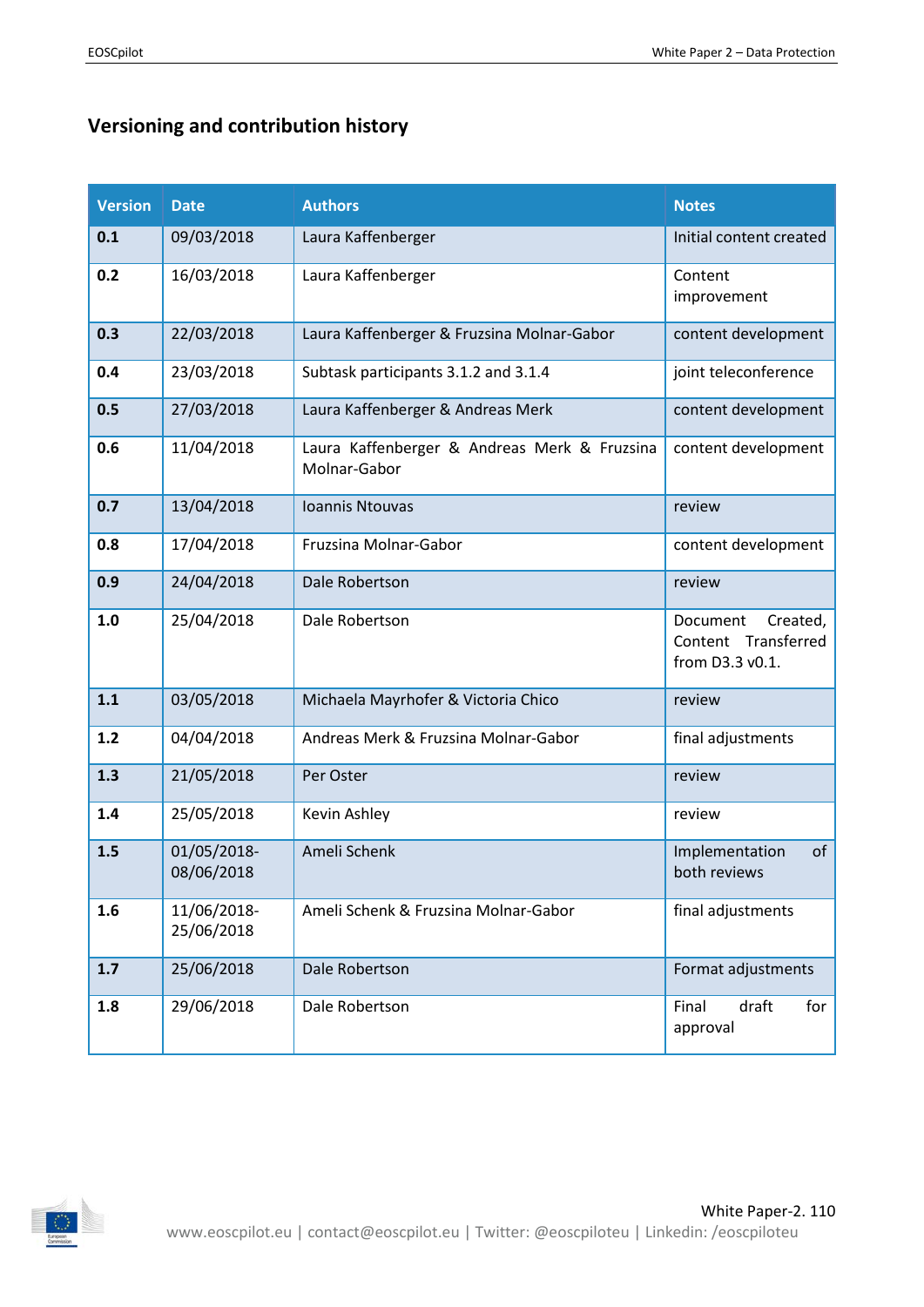*Copyright notice:* This work is licensed under the Creative Commons CC-BY 4.0 license. To view a copy of this license, visit [https://creativecommons.org/licenses/by/4.0.](https://creativecommons.org/licenses/by/4.0)

*Disclaimer:* The content of the document herein is the sole responsibility of the publishers and it does not necessarily represent the views expressed by the European Commission or its services.

While the information contained in the document is believed to be accurate, the author(s) or any other participant in the EOSCpilot Consortium make no warranty of any kind with regard to this material including, but not limited to the implied warranties of merchantability and fitness for a particular purpose.

Neither the EOSCpilot Consortium nor any of its members, their officers, employees or agents shall be responsible or liable in negligence or otherwise howsoever in respect of any inaccuracy or omission herein.

Without derogating from the generality of the foregoing neither the EOSCpilot Consortium nor any of its members, their officers, employees or agents shall be liable for any direct or indirect or consequential loss or damage caused by or arising from any information advice or inaccuracy or omission herein.

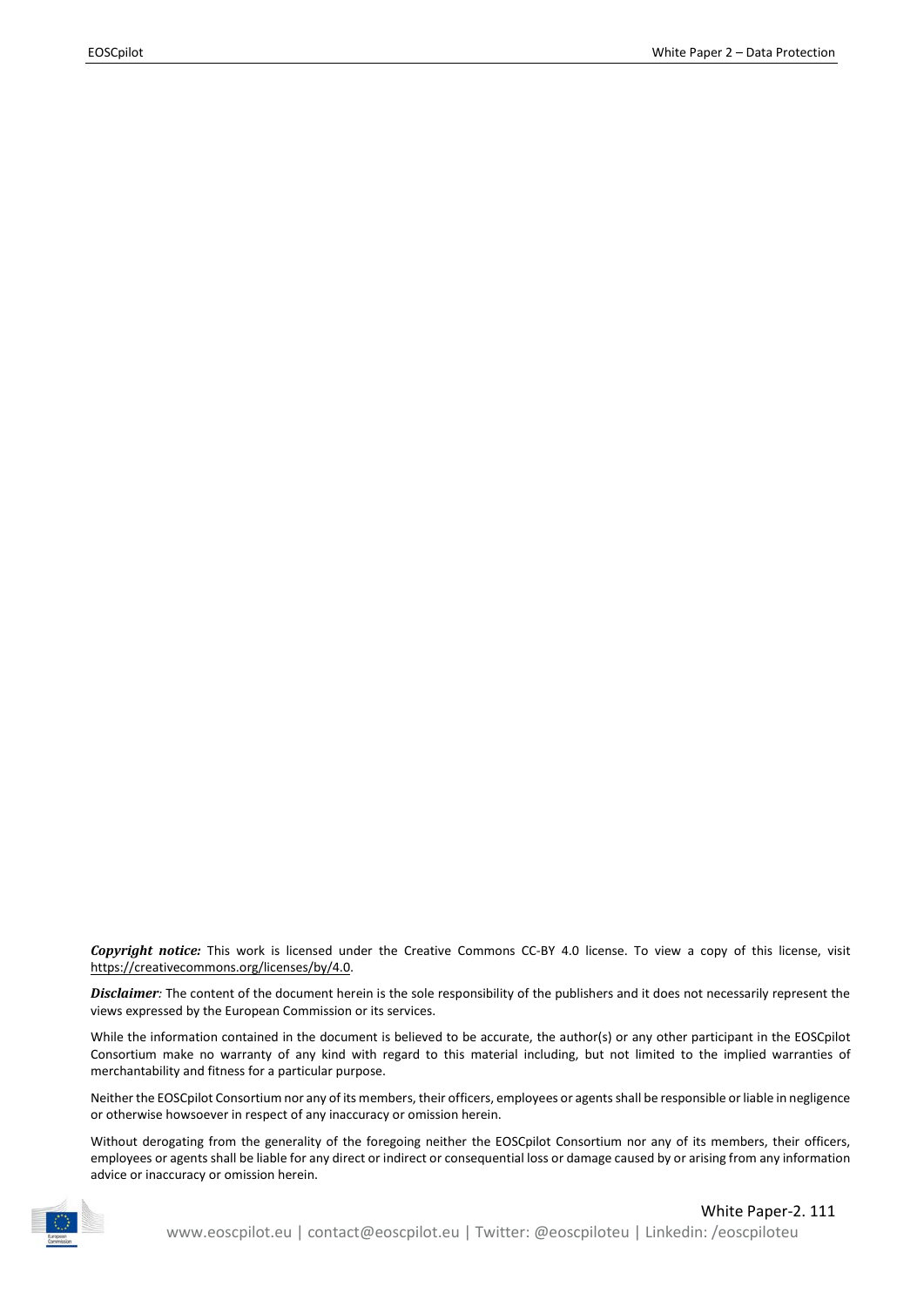# **TABLE OF CONTENTS**

| 1. |          |                                                                                               |  |
|----|----------|-----------------------------------------------------------------------------------------------|--|
| 2. |          |                                                                                               |  |
|    | 2.1.     |                                                                                               |  |
|    | 2.2.     |                                                                                               |  |
|    | 2.2.1.   |                                                                                               |  |
|    | 2.2.2.   |                                                                                               |  |
|    | 2.3.     |                                                                                               |  |
| 3. |          |                                                                                               |  |
|    | 3.1.     | Data Protection Regulations, With Particular Focus on the GDPR (meta level) 120               |  |
|    | 3.1.1.   |                                                                                               |  |
|    | 3.1.2.   | GDPR Regulations Lacking the Possibility of Derogation Based on EU or Member State Law<br>123 |  |
|    | 3.1.3.   |                                                                                               |  |
|    | 3.2.     |                                                                                               |  |
|    | 3.3.     |                                                                                               |  |
|    | 3.4.     |                                                                                               |  |
| 4. |          |                                                                                               |  |
| 5. |          |                                                                                               |  |
|    | ANNEX A. |                                                                                               |  |
|    |          |                                                                                               |  |

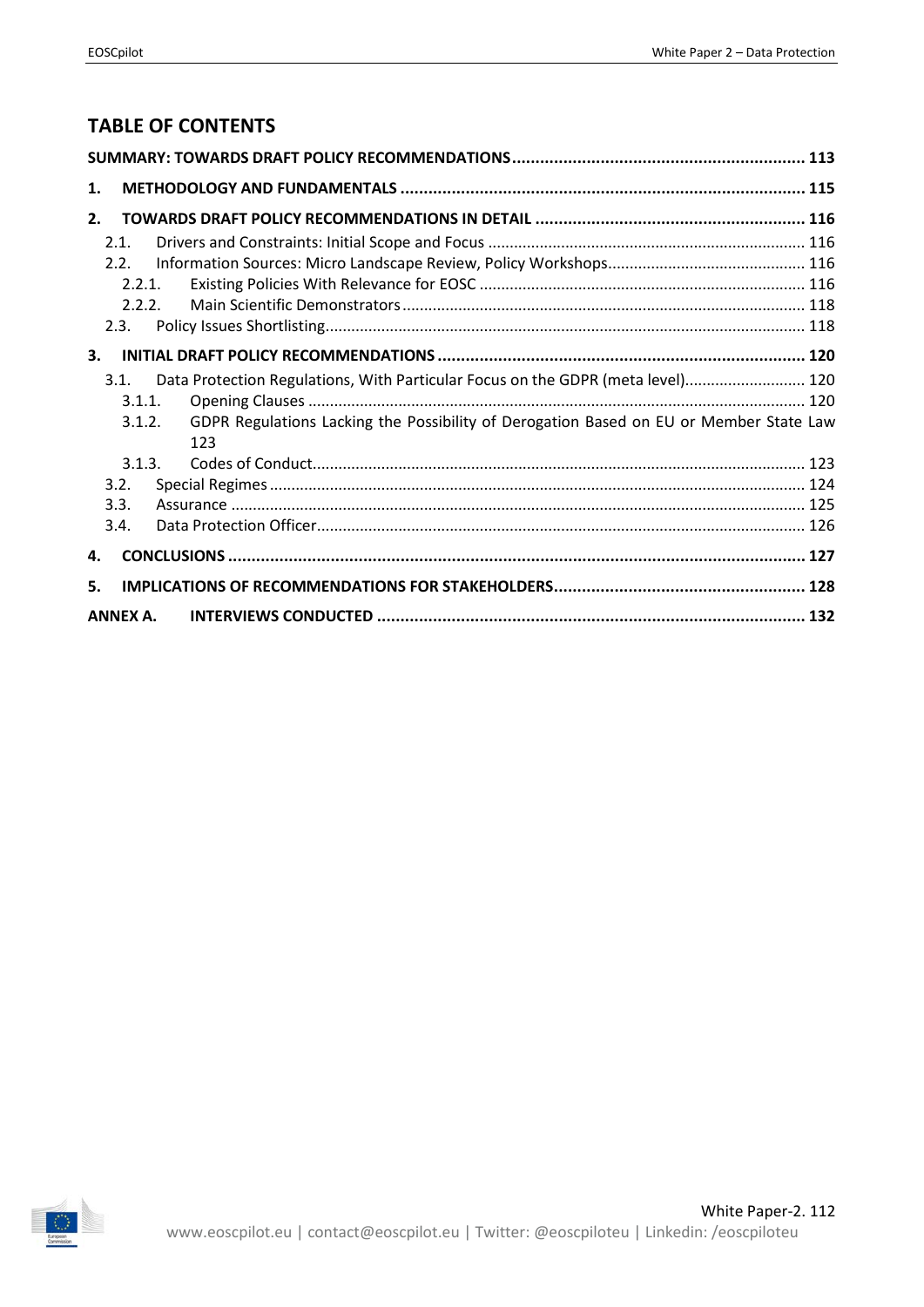# <span id="page-4-0"></span>**SUMMARY: TOWARDS DRAFT POLICY RECOMMENDATIONS**

Data protection differs from other constraints on open science in that its rules and regulations have the clearly-defined aim of protecting the fundamental rights and freedoms of data subjects. The General Data Protection Regulation (GDPR), the new binding EU regulation on data protection, sets novel standards for the protection of those rights and freedoms. With its implementation in individual member states still ongoing, its exact interpretation and its impact on open science remain unknown. It is, however, already clear that the EOSC needs to be in compliance with the GDPR, making it crucial to raise awareness among EOSC stakeholders on issues arising from the GDPR and recommendations on how to deal with these issues as well as their potential divergent member state implementations, both for current and for future stages of work in this subtask. For this reason, most of the recommendations provided in this paper, when considered on a continuum of legal and policy recommendations, fall closer to the legal end.

The main difficulty facing this subtask arises from the differing levels of harmonisation due to member states' use of the opening clauses in the GDPR. Our primary recommendation, then, is that the EOSC raise awareness regarding possible difficulties stemming from said use of opening clauses. This is relevant for both research projects between member states and for institutions individually.

Art. 89 GDPR remains the most crucial factor in identifying possible differences among member states with regard to the processing of personal data for scientific research purposes. It allows member states to derogate from certain rights granted under the Regulation (Art. 15, 16, 18, 21 GDPR) if the processing is for scientific purposes. Furthermore Art. 9 II (j) GDPR in conjunction with Art. 89 GDPR constitutes a legal ground for processing special categories of personal data. Given the scope of action granted to member states by Art. 89 GDPR, scientific data processing contexts and their regulation might be the area of GDPR implementation where harmonisation is most likely to be compromised.

Our recommendations are as follows:

First, the EOSC needs to set a framework for data processing based on the consent of the data subject as stated in Art. 6 I (a) GDPR Art. 9 II (a) GDPR. The concept of consent raises questions regarding the reuse of data. The purpose of any data recording and processing must therefore be explicitly defined. Regarding the difficulties of adopting a definite research purpose, recital 33 GDPR states that data subjects should be allowed to give their consent to certain areas of scientific research when in keeping with relevant recognised ethical standards. As Art. 7 III GDPR grants every data subject the right to withdraw consent at any time, we recommend the EOSC include a system that ensures data subjects are able to do so.

As a second step the EOSC should monitor how different member-state data protection legislation may affect scientific research, including the identification of the available room for harmonisation in the context of said legislation. In this manner, policies developed by the EOSC will be well equipped to give guidance on the gradual set-up of a European research platform with special and harmonised data protection rules. This task could be performed by the EOSC itself as a function of governance or by research infrastructure providers.

Following this, the EOSC´s paramount objective should be defining the particular legal bases for data processing and providing specific guidance on specific requirements. As approximately half the member states have not yet finished the implementation process, this remains a task for the future.

The next sensible step would be, taking on a user-oriented point of view, with the EOSC adopting policies that help identify personal data and special categories thereof. The EOSC could classify participants according to how and what kind of data is being processed by means of "special regimes". We recommend research infrastructure providers include a tagging system that at a bare minimum differentiates between personal and non-personal data and special categories of the former (which some EOSCpilot stakeholders have already implemented).

Next, the EOSC should seriously consider developing policies on the particular implementation and effective enforcement of those data subject rights within the EOSC where no member state derogation is foreseen by the implementation of the GDPR. For such policies to be effective, a sensible idea would be to provide data

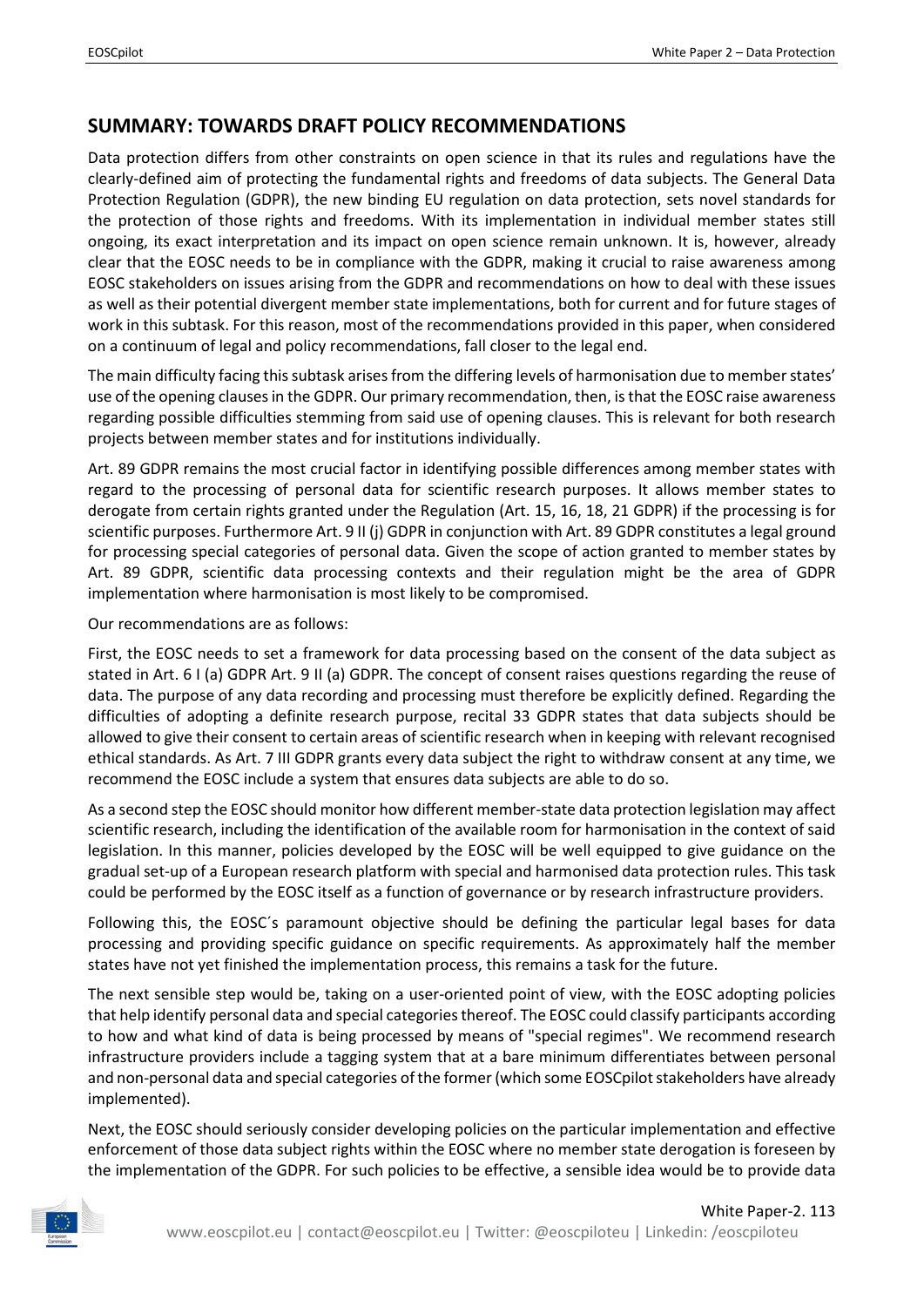subjects (including data donors and users) with adequate guidance on their rights and obligations regarding scientific data processing, illustrated by application tools. Users should be made familiar with the relevant provisions of the GDPR. Training should also be offered to staff at research infrastructures and researchproviding organisations.

Finally, on a more technical level, the EOSC could implement time-limited access and technical protocols. These could be combined in a personalised policy catalogue for each user, which would also work as an assurance of compliance with data protection laws. Users could formally declare how their personal data will be processed and receive information about relevant changes (e.g. in data protection rules related to special regimes). As a result, the EOSC would be equipped to adapt smoothly to legal changes and various regulatory approaches while also meeting its documentation obligation.

These draft recommendations will be validated in the next phase of work through wide consultation, including with the Science Demonstrators which are still ongoing, and so may provide new input as a result of their continuing experience.

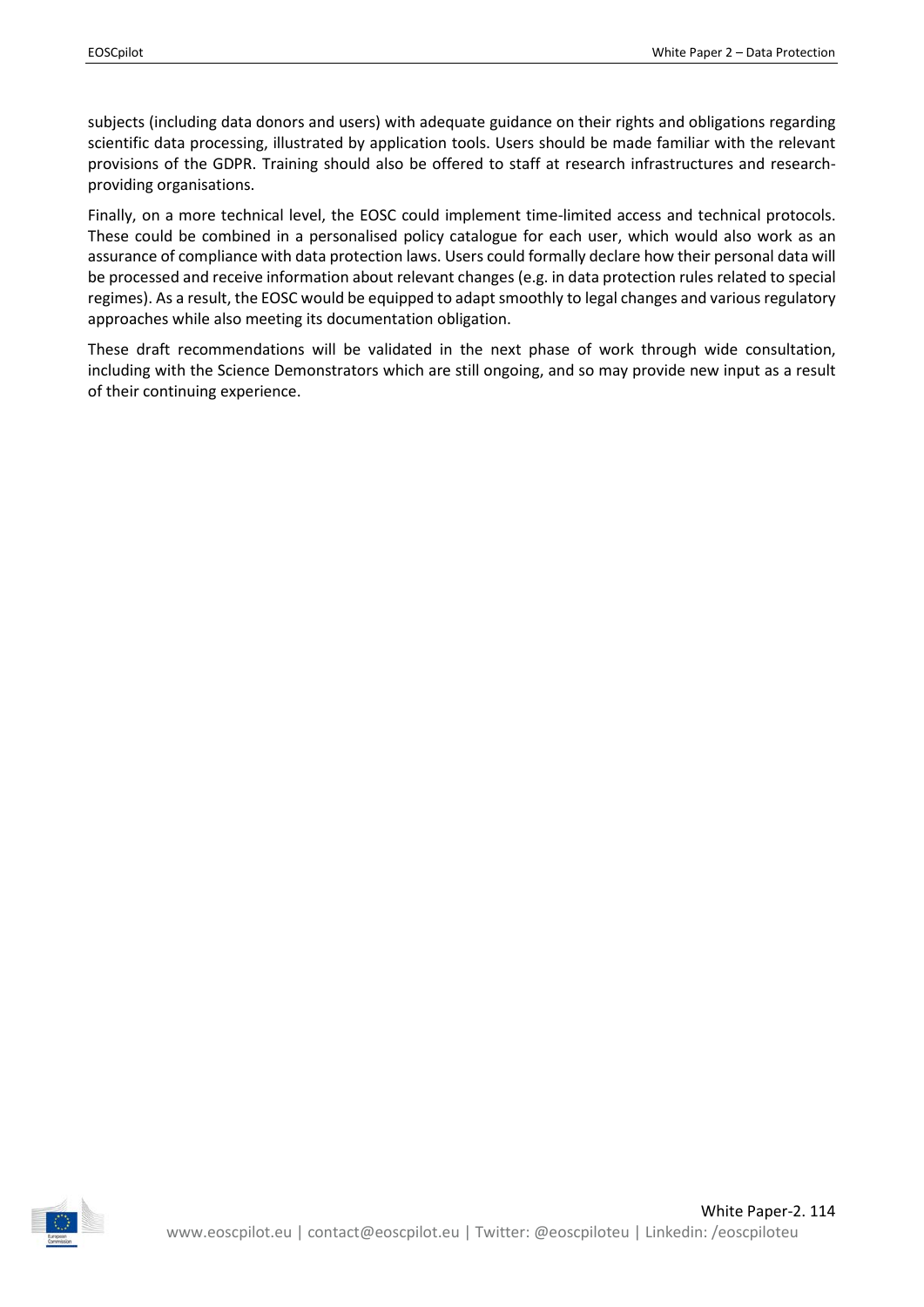# <span id="page-6-0"></span>**1. METHODOLOGY AND FUNDAMENTALS**

These proposals for the development of EOSC policies regarding data protection, intellectual property rights, special regimes and assurance were jointly developed and refined in the weekly virtual meetings of subtask 3.1. We have paid particular attention to the EOSC's data processing needs as explained by our scientific demonstrators and, within that context, to specific policy needs for the processing of special categories of personal data. We have categorised scientific demonstrators according to the kind of data they deal with (geodata, public data, confidential data, special categories of personal data, e.g. health-relevant data, other scientific demonstrators) and while some may not be significantly affected by data protection regulations, their valuable contributions have granted us an overview into the issues and allowed us to identify data protection as the key issue for this subtask. We have established close cooperation between the two subtasks of data protection (3.1.2) and ethics (3.1.4).

Given the clear importance of data protection for this subtask, it became clear that further aspects of IPR, special regimes and assurance should be considered at this stage only insofar as they influence the development of data protection policies. This naturally leads to the GDPR becoming a central focus point. In order to identify existing relevant rules in the context of data protection, a micro policy landscape has been established based on the previous D3.1 deliverable. Nevertheless, crystallisation of concrete policy for the EOSC is still fundamentally influenced by member state implementations of the GDPR, and the Science Demonstrators are also currently still ongoing. Thus, extensive comparative policy work still lies ahead for the EOSC, although valuable input (including but not limited to the questions from experts included below) has been provided. We have developed a questionnaire in order to accommodate expert contributions at this early phase and to set the stage for representative feedback to progress work in the required direction.

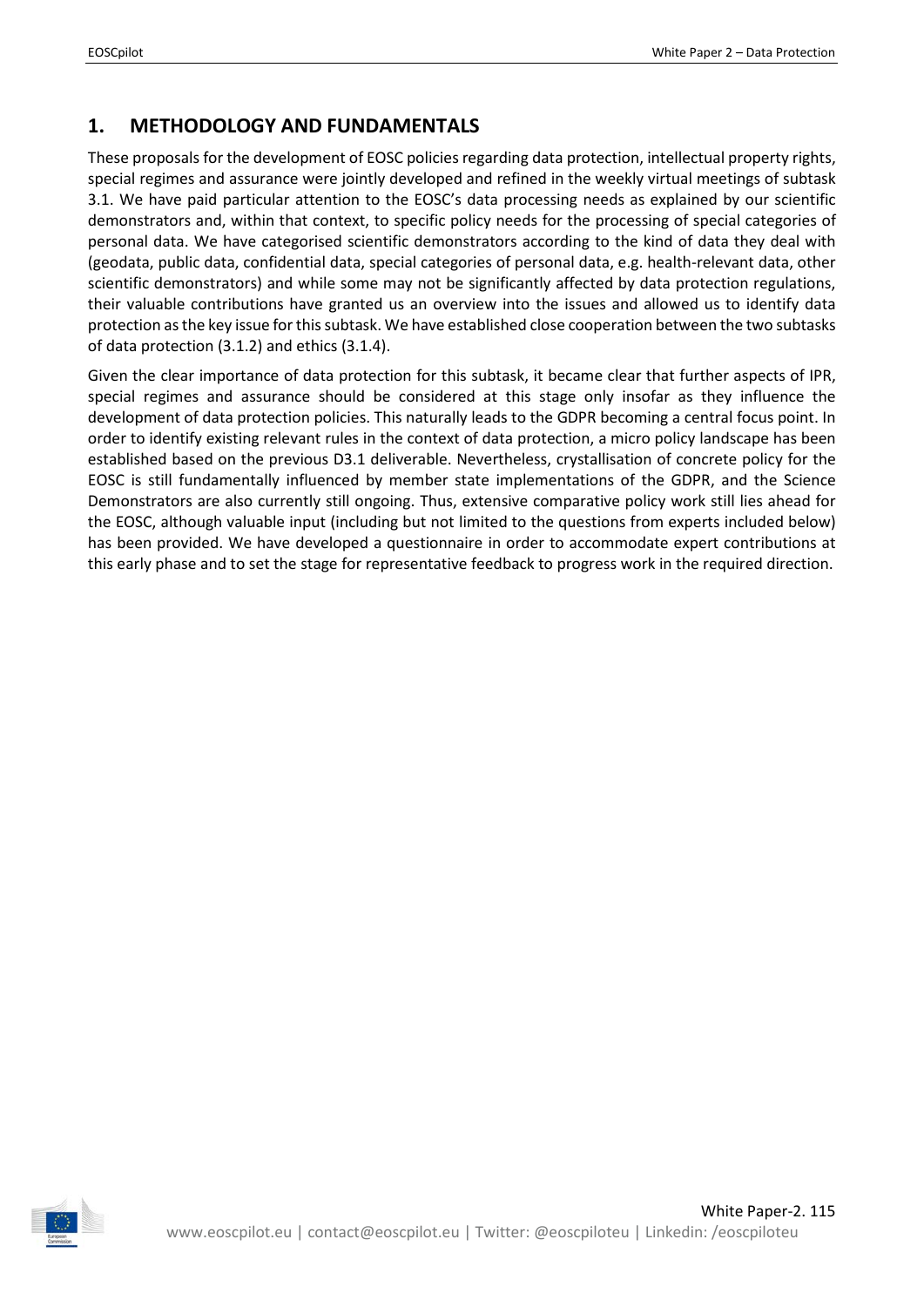# <span id="page-7-0"></span>**2. TOWARDS DRAFT POLICY RECOMMENDATIONS IN DETAIL**

### <span id="page-7-1"></span>**2.1. Drivers and Constraints: Initial Scope and Focus**

The mission of EOSCPilot subtask 3.1.2 was the exploration of different types of regulatory regimes for research and scientific data, in particular data protection, intellectual property rights, special regimes and assurance.

As research data is<sup>1</sup> increasingly collected by multiple sources, both the availability of such data and the constraints on its use play a crucial role in how it could be further reused. An evaluation of the necessity of a controlled data access approach under various regulatory regimes has also been proposed. Property regimes can add both to the restriction of data flows and to the facilitation of data release, if they are openly licensed or fall under a public domain regime. In this context, licensing strategies play a crucial role at both the acquisition (with regard to the process of in-licensing) and data release stage.

However, data protection was not chosen as the focus of 3.1.2 solely in order to explore its regime in terms of regulatory compliance, but also in terms of managing consent and its revocation, and practices for the use of privacy-enhancing technologies, systems and techniques. We have paid particular attention to data inheritance, traceability, and provenance, aiming at improving reproducibility aspects of research as well as supporting processes related to special categories of personal data.<sup>[2](#page-7-5)</sup>

Finally, we explored the role of security frameworks, security transfers and strengthening cybersecurity against intrusions.[3](#page-7-6)

### <span id="page-7-2"></span>**2.2. Information Sources: Micro Landscape Review, Policy Workshops**

#### <span id="page-7-3"></span>**2.2.1. Existing Policies With Relevance for EOSC[4](#page-7-7)**

Data Protection Policies:

- Reform of EU data protection rules, [http://ec.europa.eu/justice/data](http://ec.europa.eu/justice/data-protection/reform/index_en.htm)[protection/reform/index\\_en.htm](http://ec.europa.eu/justice/data-protection/reform/index_en.htm)
- REGULATION (EU) 2016/679 OF THE EUROPEAN PARLIAMENT AND OF THE COUNCIL of 27 April 2016 on the protection of natural persons with regard to the processing of personal data and on the free movement of such data, and repealing Directive 95/46/EC (General Data Protection Regulation), <http://eur-lex.europa.eu/legal-content/EN/TXT/PDF/?uri=CELEX:32016R0679&from=EN>
- DIRECTIVE (EU) 2016/680 OF THE EUROPEAN PARLIAMENT AND OF THE COUNCIL of 27 April 2016 on the protection of natural persons with regard to the processing of personal data by competent authorities for the purposes of the prevention, investigation, detection or prosecution of criminal offences or the execution of criminal penalties, and on the free movement of such data, and repealing Council Framework Decision 2008/977/JHA, [http://eur-lex.europa.eu/legal](http://eur-lex.europa.eu/legal-content/EN/TXT/PDF/?uri=CELEX:32016L0680&from=EN)[content/EN/TXT/PDF/?uri=CELEX:32016L0680&from=EN](http://eur-lex.europa.eu/legal-content/EN/TXT/PDF/?uri=CELEX:32016L0680&from=EN)
- Proposal for a Regulation on Privacy and Electronic Communications, [https://ec.europa.eu/digital](https://ec.europa.eu/digital-single-market/en/news/proposal-regulation-privacy-and-electronic-communications)[single-market/en/news/proposal-regulation-privacy-and-electronic-communications](https://ec.europa.eu/digital-single-market/en/news/proposal-regulation-privacy-and-electronic-communications)

IPR relevant documents (general level):

<span id="page-7-7"></span><span id="page-7-6"></span><span id="page-7-5"></span>

<span id="page-7-4"></span> <sup>1</sup> Cf[. http://understandingpatientdata.org.uk/what-are-best-words-use-when-talking-about-data](http://understandingpatientdata.org.uk/what-are-best-words-use-when-talking-about-data)

<sup>2</sup> Terminology of the GDPR, cf. D3.3. glossary p. 57.

<sup>3</sup> EOSCpilot WP3 DoW.

<sup>4</sup> EOSCpilot D3.1 Policy Landscape Review, document is available here[: https://eoscpilot.eu/sites/default/files/eoscpilot-d3.1.pdf;](https://eoscpilot.eu/sites/default/files/eoscpilot-d3.1.pdf) the list of policies is not exhaustive, but contains the most relevant documents.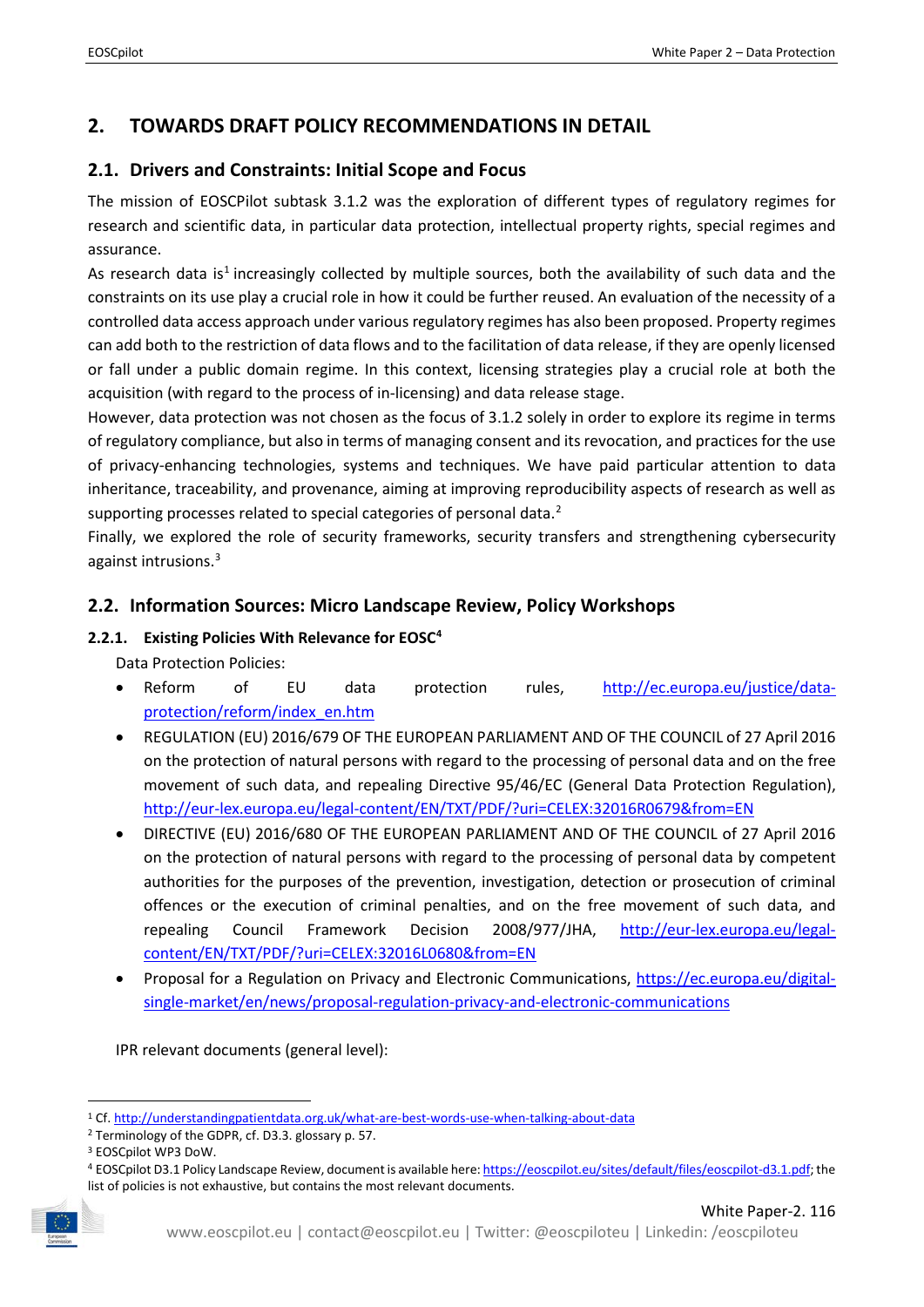- COM(2017) 707 A balanced IP enforcement system responding to today's societal challenges, <https://ec.europa.eu/docsroom/documents/26581>
- COM(2017) 708 Guidance on certain aspects of Directive 2004/48/EC of the European Parliament and of the Council on the enforcement of intellectual property rights, <https://ec.europa.eu/docsroom/documents/26582>

#### Copyright Policies:

- EUIPO 2017 work programme, [https://euipo.europa.eu/tunnel](https://euipo.europa.eu/tunnel-web/secure/webdav/guest/document_library/contentPdfs/about_euipo/the_office/work_programmes/Work_Programme_2017_en.pdf)[web/secure/webdav/guest/document\\_library/contentPdfs/about\\_euipo/the\\_office/work\\_program](https://euipo.europa.eu/tunnel-web/secure/webdav/guest/document_library/contentPdfs/about_euipo/the_office/work_programmes/Work_Programme_2017_en.pdf) [mes/Work\\_Programme\\_2017\\_en.pdf](https://euipo.europa.eu/tunnel-web/secure/webdav/guest/document_library/contentPdfs/about_euipo/the_office/work_programmes/Work_Programme_2017_en.pdf)
- EUIPO 2016 annual report, [https://euipo.europa.eu/tunnel](https://euipo.europa.eu/tunnel-web/secure/webdav/guest/document_library/contentPdfs/about_euipo/annual_report/Obs_Annual_Report_2016_en.pdf)[web/secure/webdav/guest/document\\_library/contentPdfs/about\\_euipo/annual\\_report/Obs\\_Annu](https://euipo.europa.eu/tunnel-web/secure/webdav/guest/document_library/contentPdfs/about_euipo/annual_report/Obs_Annual_Report_2016_en.pdf) al Report 2016 en.pdf
- IPR DG MARKT landing page, [https://ec.europa.eu/growth/industry/intellectual-property\\_en](https://ec.europa.eu/growth/industry/intellectual-property_en)
- Communication, 'A single market for intellectual property rights: Boosting creativity and innovation to provide economic growth, high quality jobs and first class products and services in Europe', <http://eur-lex.europa.eu/legal-content/EN/TXT/HTML/?uri=CELEX:52011DC0287&from=EN>

Trade Secrets Policies:

• Trade Secrets Directive, [https://ec.europa.eu/growth/industry/intellectual-property/trade](https://ec.europa.eu/growth/industry/intellectual-property/trade-secrets_en)[secrets\\_en](https://ec.europa.eu/growth/industry/intellectual-property/trade-secrets_en)

Patent Policies:

- Patent protection in the EU: EC patents landing page, [https://ec.europa.eu/growth/industry/intellectual-property/patents\\_en](https://ec.europa.eu/growth/industry/intellectual-property/patents_en)
- COMMISSION STAFF WORKING DOCUMENT Towards enhanced patent valorisation for growth and jobs[, http://ec.europa.eu/DocsRoom/documents/9963/attachments/1/translations](http://ec.europa.eu/DocsRoom/documents/9963/attachments/1/translations)
- COMMUNICATION FROM THE COMMISSION TO THE EUROPEAN PARLIAMENT, THE COUNCIL, THE EUROPEAN ECONOMIC AND SOCIAL COMMITTEE AND THE COMMITTEE OF THE REGIONS Europe 2020 Flagship Initiative Innovation Union SEC(2010) 1161, [https://ec.europa.eu/research/innovation-union/pdf/innovation-union-communication\\_en.pdf](https://ec.europa.eu/research/innovation-union/pdf/innovation-union-communication_en.pdf)
- The Unitary Patent System (landing page), [https://ec.europa.eu/growth/industry/intellectual](https://ec.europa.eu/growth/industry/intellectual-property/patents/unitary-patent_en)[property/patents/unitary-patent\\_en](https://ec.europa.eu/growth/industry/intellectual-property/patents/unitary-patent_en)
- Regulation (EU) No 1257/2012 of the European Parliament and of the Council of 17 December 2012 implementing enhanced cooperation in the area of the creation of unitary patent protection, <http://eur-lex.europa.eu/legal-content/EN/TXT/HTML/?uri=CELEX:32012R1257&from=EN>
- COUNCIL REGULATION (EU) No 1260/2012 of 17 December 2012 implementing enhanced cooperation in the area of the creation of unitary patent protection with regard to the applicable translation arrangements, [http://eur-lex.europa.eu/legal](http://eur-lex.europa.eu/legal-content/EN/TXT/PDF/?uri=CELEX:32012R1260&from=EN)[content/EN/TXT/PDF/?uri=CELEX:32012R1260&from=EN](http://eur-lex.europa.eu/legal-content/EN/TXT/PDF/?uri=CELEX:32012R1260&from=EN)
- NOTICES FROM EUROPEAN UNION INSTITUTIONS, BODIES, OFFICES AND AGENCIES COUNCIL AGREEMENT on a Unified Patent Court, [http://eur-lex.europa.eu/legal](http://eur-lex.europa.eu/legal-content/EN/TXT/PDF/?uri=CELEX:42013A0620(01)&from=EN)[content/EN/TXT/PDF/?uri=CELEX:42013A0620\(01\)&from=EN](http://eur-lex.europa.eu/legal-content/EN/TXT/PDF/?uri=CELEX:42013A0620(01)&from=EN)

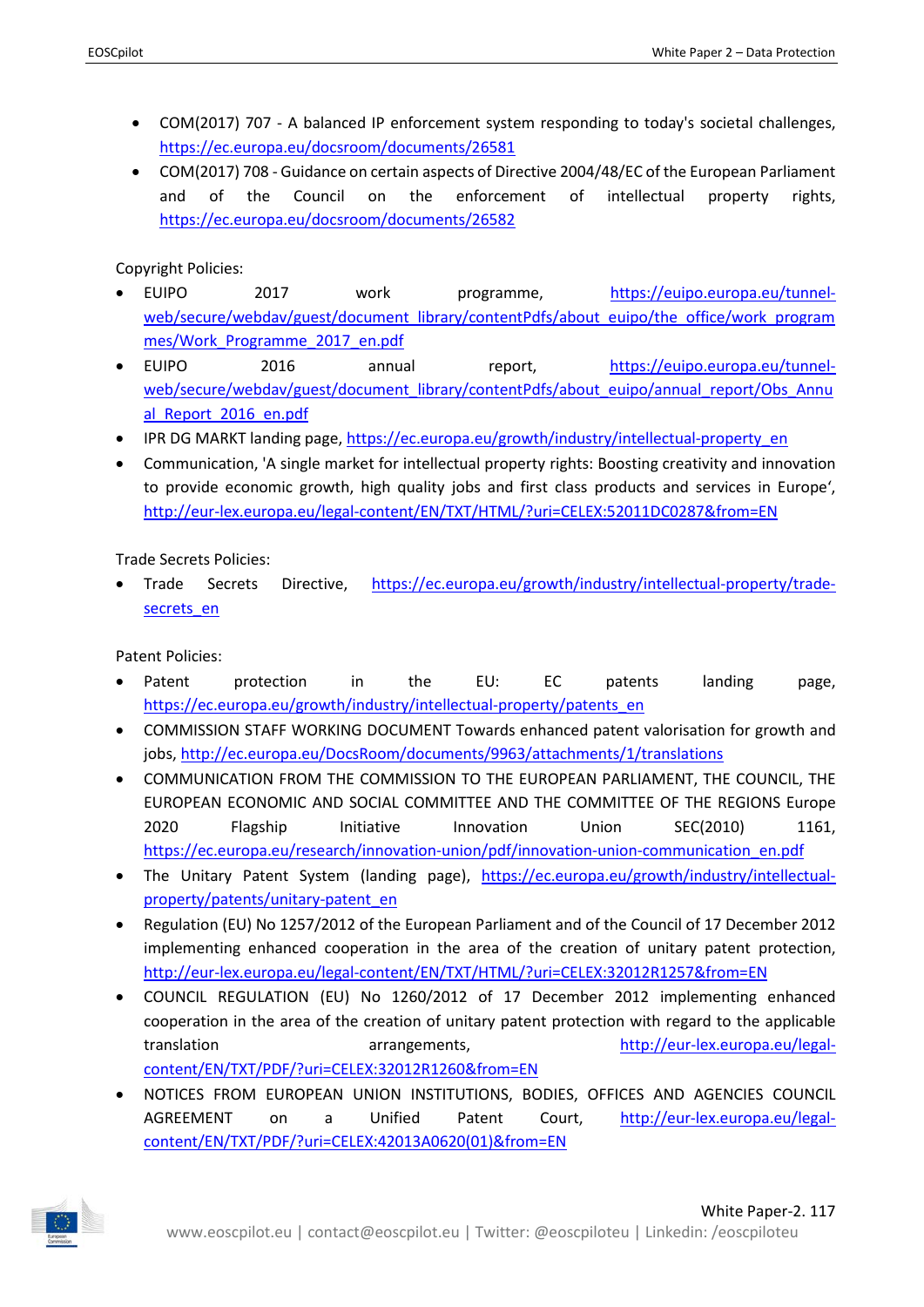#### <span id="page-9-0"></span>**2.2.2. Main Scientific Demonstrators**

Geodata:

ENVRI/ERFI<sup>[5](#page-9-2)</sup>: The "ENVRI Radiative Forcing Integration" science demonstrator focuses on the integration of data/services between the "edges" of Environmental Research Infrastructures

Public data:

- SHARE-PSI<sup>[6](#page-9-3)</sup> offers advice on implementation the PSI directive and therewith the availability of public information
- LAPSI<sup>[7](#page-9-4)</sup> (Legal Aspects of Public Sector Information)/LAPSI2 is a research project promoted and deals with the legal problems regarding Public Sector Information.

Confidential data:

- ADOPT BBMRI-ERIC [8](#page-9-5) establishes, operates and develops a pan-European distributed research infrastructure of biobanks and biomolecular resources

Special categories of personal data, such as health data:

 $PCAWG<sup>9</sup>$  $PCAWG<sup>9</sup>$  $PCAWG<sup>9</sup>$  is an international collaboration to identify common patterns of mutation in more than 2,800 cancer whole genomes from the International Cancer Genome Consortium. The project produced large amounts of special categories of personal data.

Further scientific demonstrators:

- CLARIN<sup>10</sup>, language data infrastructure for research especially in social sciences and humanities
- $DARIAH<sup>11</sup>$  $DARIAH<sup>11</sup>$  $DARIAH<sup>11</sup>$  data and infrastructure for research in the humanities and cultural sciences
- and META-NET<sup>[12](#page-9-9)</sup> language technology and multilingual data centres
- EnCoRE<sup>[13](#page-9-10)</sup> promotes research and education in the field of conservation-restoration of cultural heritage
- and Europeana<sup>[14](#page-9-11)</sup> provides access to over 50 million digitised items  $-$  books, music, artworks and more
- Generic Research Data Infrastructure (GeRDI)<sup>[15](#page-9-12)</sup>: Frictionless data exchange across research data, software and scientific paper repositories.

# <span id="page-9-1"></span>**2.3. Policy Issues Shortlisting**

Subtask 3.1.2 has so far identified a number of key policy issues. EOSCpilot aims to enable the participating research institutions to efficiently work together, thus enabling open science. This requires that research data be exchanged as freely as possible between the researchers and institutes involved. On the other hand, personal data, in particular special categories of personal data and data protected by intellectual property rights, must receive legal protection and the legal requirements for the processing and transfer of such data must be complied with.<sup>[16](#page-9-13)</sup> The various clashing legal positions of actors involved in specific data processing

<sup>13</sup> <http://www.encore-edu.org/> <sup>14</sup> <https://www.europeana.eu/portal/de>

<span id="page-9-13"></span><span id="page-9-12"></span><span id="page-9-11"></span><sup>16</sup> EOSCpilot D3.1 Policy Landscape Review, p. 80, document is available here: [https://eoscpilot.eu/sites/default/files/eoscpilot](https://eoscpilot.eu/sites/default/files/eoscpilot-d3.1.pdf)[d3.1.pdf;](https://eoscpilot.eu/sites/default/files/eoscpilot-d3.1.pdf) 



<span id="page-9-4"></span><span id="page-9-3"></span><span id="page-9-2"></span> <sup>5</sup> <https://eoscpilot.eu/science-demos/envri-radiative-forcing-integration>

<span id="page-9-5"></span><sup>6</sup> <https://www.w3.org/2013/share-psi/>

<span id="page-9-6"></span><sup>7</sup> <https://nexa.polito.it/lapsi2>

<span id="page-9-7"></span><sup>8</sup> <http://www.bbmri-eric.eu/scientific-collaboration/adopt-bbmri-eric/>

<span id="page-9-8"></span><sup>9</sup> <http://docs.icgc.org/pcawg/>

<span id="page-9-9"></span><sup>10</sup> <https://www.clarin.eu/>

<span id="page-9-10"></span><sup>11</sup> <https://www.dariah.eu/>

<sup>12</sup> <http://www.meta-net.eu/>

<sup>15</sup> <http://www.gerdi-project.de/>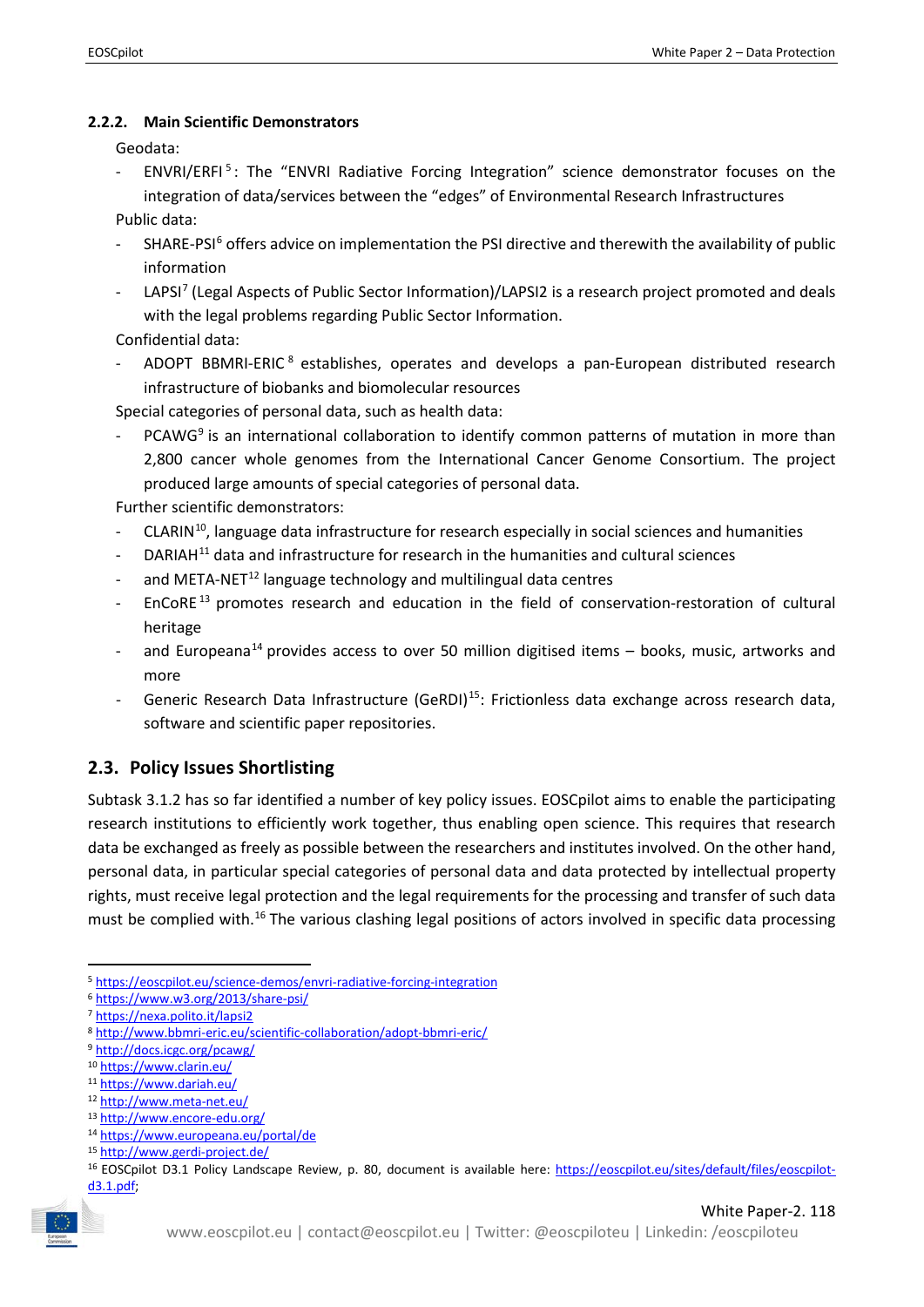via cloud-based data activities still need to be reconciled via policy guidance. The establishment of such a regulatory framework should create a system that is clear and user-friendly for all parties.

The partial incoherence of the relevant legislation must also be addressed. The harmonisation level of data protection (or intellectual property) rights is not very high.<sup>[17](#page-10-0)</sup> EU member states have the power to derogate from certain rights codified in the GDPR or enact laws regarding specific data processing situations. Although there are many legitimate reasons to enable member states to enact their own regulatory regimes, this situation makes it difficult for the EOSC to bring researchers, industries and private individuals together on a single cloud platform and make sure they are able to conduct open science. The GDPR's various opening clauses present a particular challenge when dealing with data protection law. These clauses permit member states to derogate from the provisions of certain articles of the GDPR. There also exists no uniform EU-wide regulation for intellectual property legislation. The EOSC must find policy, governance and management solutions to these problems.

With respect to assurance, privacy by default and privacy by design are important approaches to implementing and reaching compliance with EOSC policies. Moreover, data quality and security measures will be of ever-increasing significance. Researchers are expected to adhere to and promote high standards for their scientific endeavours and the quality of data they process.

Gauthier Chassang, The impact of the EU general data protection regulation on scientific research, in: Ecancermedicalscience. 2017; 11: 709; Published online 2017 Jan 3. doi: 10.3332/ecancer.2017.709, PMCID: PMC5243137, PMID: 28144283. 17 Particularly concerning IPR-related legislation, the law-making process did not make sufficient progress in the last years, compare only: [https://ec.europa.eu/growth/industry/intellectual-property/patents\\_de.](https://ec.europa.eu/growth/industry/intellectual-property/patents_de)

<span id="page-10-0"></span>

**.**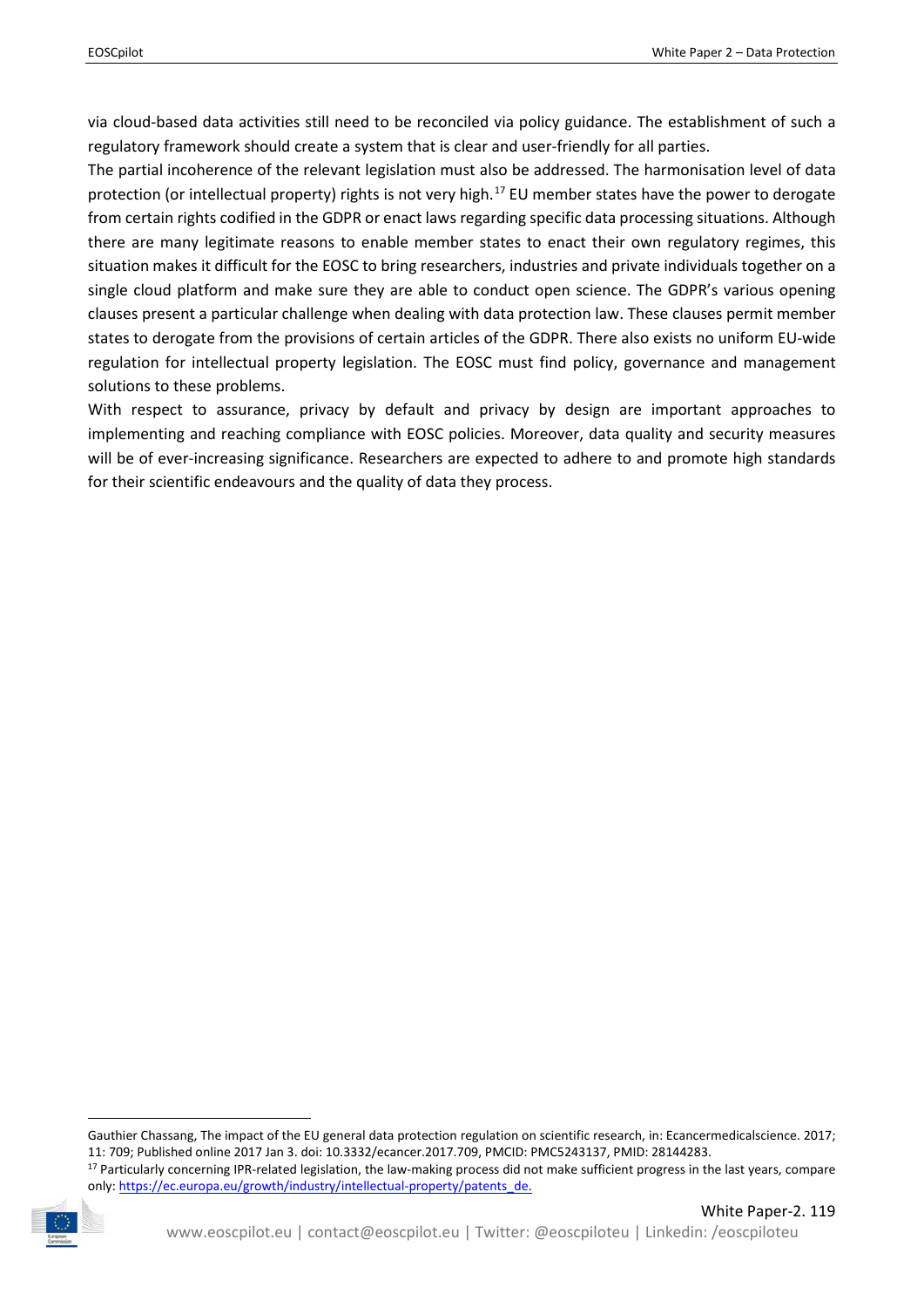# <span id="page-11-0"></span>**3. INITIAL DRAFT POLICY RECOMMENDATIONS**

Any regulation regarding data protection in the EOSC must be in line with the legally binding requirements of EU law, and this is true equally for the GDPR which as discussed above is the particular focus of this paper.

# <span id="page-11-1"></span>**3.1. Data Protection Regulations, With Particular Focus on the GDPR (meta level)**

The GDPR is the most important data protection legislation at the EU level. However, despite its directly binding nature<sup>[18](#page-11-3)</sup>, the level of harmonisation across the EU is not consistent, due to the aforementioned opening clauses allowing member states leeway in adopting national regulations.

### <span id="page-11-2"></span>**3.1.1. Opening Clauses**

The opening clauses in the GDPR take account of the different legal foundations influencing data protection in different member states.<sup>[19](#page-11-4)</sup> They also promote loyal cooperation between the EU and member states and take account of the subsidiarity principle codified in primary EU law, while making room for the principles of limited EU authorisation and proportionality.[20](#page-11-5)

Opening clauses could be categorised in many different ways – as optional opening clauses and compulsory completion obligations, for example. They can also be divided up according to their application – some apply generally (i.e. they are not limited to a specific subject area, see Art. 23, 85 GDPR), where others are sectorspecific (see Art. 8 GDPR, which regulates the consent of minors to the use of information society services). Finally, there are the options member states have for dealing with the clauses – some opening clauses entitle them to make additions, others to specify or modify the Regulation.

Some opening clauses such as Art. 89 GDPR are used relatively extensively and will thus play a crucial role in national legislation and inevitably influence the EOSC. Other opening clauses have been used less frequently by member states or have no relevance to the EOSC. For example, the EOSC has little need to adopt any policies on supervisory authorities and their ability to impose sanctions and fines.

We must therefore first analyse the existing opening clauses and their relevance to the EOSC, and then determine how an EOSC policy could implement the obligations, and the scope of discretion. Where member states have made use of opening clauses, they enact binding legal provisions which must be observed by those falling within the particular jurisdiction.

Once the overall picture is clear, the EOSC could simply take the most restrictive regulation as a standard. This would have the advantage of keeping standards relatively uniform, assuming it is not *too* restrictive – in that case, using multiple regimes would be the sensible option.

The EOSC is not entitled to make use of the leeway granted to member states. The EOSC must observe binding EU law, which means the GDPR as it is. This must not, however, hinder the EOSC from getting involved with policymakers and encouraging harmonisation.

Opening clauses which allow member states to restrict rights or reduce protection would have to be examined to see whether they are implemented in a mandatory manner. If this is not the case, a uniformly

sound system for the protection of individuals? Computer law & security review 32 (2016) 179–194, available at: [https://ac.els](https://ac.els-cdn.com/S0267364916300346/1-s2.0-S0267364916300346-main.pdf?_tid=8befb4aa-8d95-4644-9af7-91fcd7fdc4fd&acdnat=1523440358_b5d75862fb87a40a3378e8f478e82fee)[cdn.com/S0267364916300346/1-s2.0-S0267364916300346-main.pdf?\\_tid=8befb4aa-8d95-4644-9af7-](https://ac.els-cdn.com/S0267364916300346/1-s2.0-S0267364916300346-main.pdf?_tid=8befb4aa-8d95-4644-9af7-91fcd7fdc4fd&acdnat=1523440358_b5d75862fb87a40a3378e8f478e82fee) [91fcd7fdc4fd&acdnat=1523440358\\_b5d75862fb87a40a3378e8f478e82fee.](https://ac.els-cdn.com/S0267364916300346/1-s2.0-S0267364916300346-main.pdf?_tid=8befb4aa-8d95-4644-9af7-91fcd7fdc4fd&acdnat=1523440358_b5d75862fb87a40a3378e8f478e82fee)

<span id="page-11-5"></span><span id="page-11-4"></span><sup>20</sup> Wagner, J; Benecke, A, National Legislation within the Framework of the GDPR, European Data Protection Law Review, p. 353, 2016.



<span id="page-11-3"></span> <sup>18</sup> Paul de Hert, Vagelis Papakonstantinou, The new General Data Protection Regulation: Still a

<sup>19</sup> Baker/McKenzie provide an overview on the EU-member state legislation concerning the law-making process with respect to the opening clauses of the GDPR, [https://www.bakermckenzie.com/-](https://www.bakermckenzie.com/-/media/files/insight/publications/2017/06/bk_itc_gdprsurvey_2017.pdf?la=en) [/media/files/insight/publications/2017/06/bk\\_itc\\_gdprsurvey\\_2017.pdf?la=en.](https://www.bakermckenzie.com/-/media/files/insight/publications/2017/06/bk_itc_gdprsurvey_2017.pdf?la=en)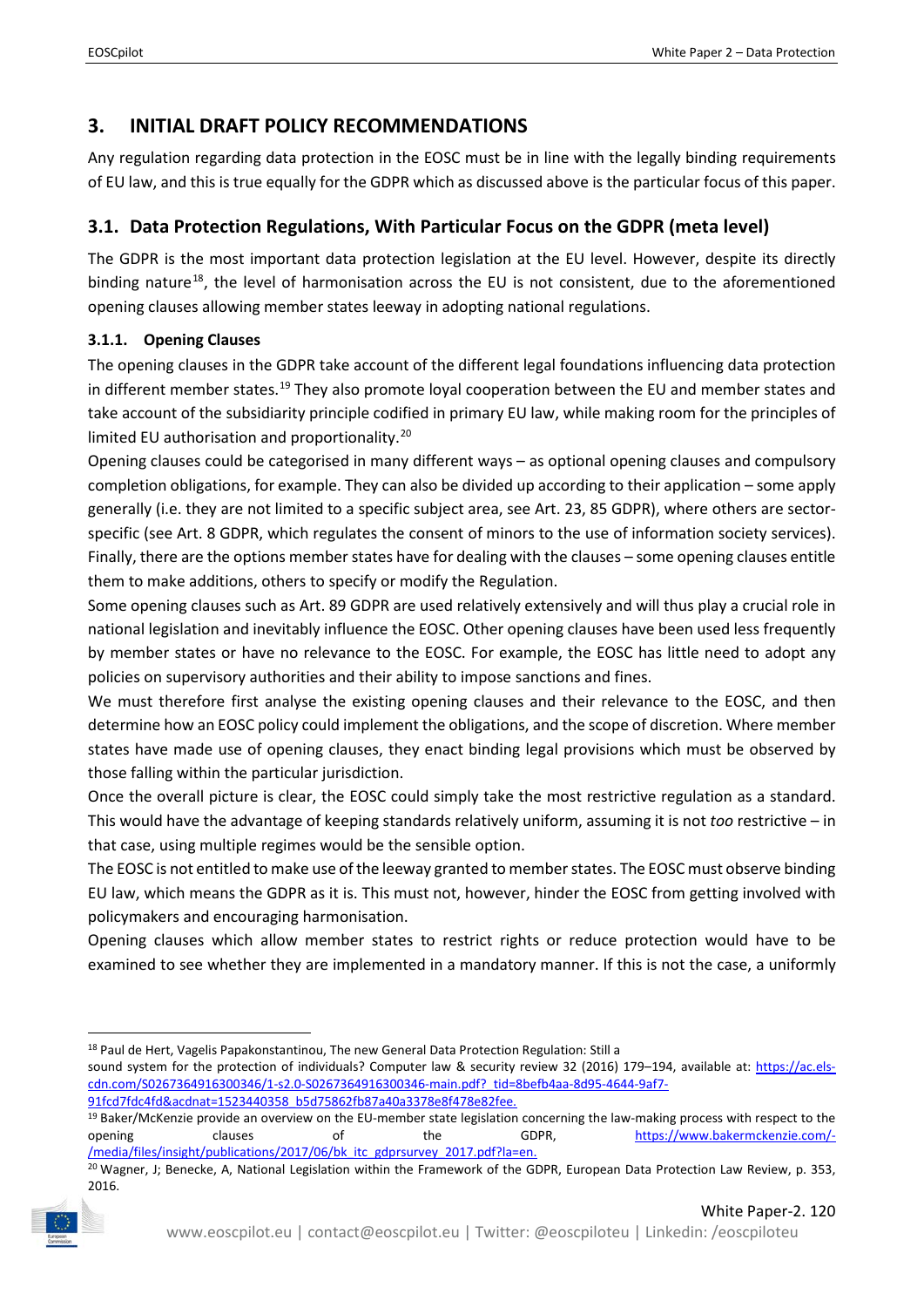high standard of protection could be agreed on for the EOSC, ignoring member states' implementation of these clauses. However, individual adherence to such a standard might be problematic.

#### *3.1.1.1 General Processing Requirements*

Opening clauses concerning the general requirements of personal data processing can be found in articles 4, 6, and 7 GDPR, and these requirements raise questions for the EOSC. The concept of "consent" as defined in Art. 4 GDPR, for example, raises certain challenges regarding the reuse of data for scientific research. It will also be difficult to pursue programmes in compliance with the GDPR if their scientific purposes are not clearly defined from the very beginning. Articles 6 and 7 GDPR are of particular relevance for the EOSC since they contain the legal bases for data processing and allow member states to specify legal requirements under certain conditions.

Given that research-providing institutions, as part of the EOSC user group, will process data that in many circumstances is personal or belongs to a special category, the legal requirements for their processing are of crucial relevance for the EOSC and will need to be carefully observed going forward. However, specific national legislation will only be applicable to those EOSC users who fall within its national jurisdiction, which would be determined based on various factors such as controller identity or user location; for all others – on the member state level – it will be irrelevant. It is therefore vital that the EOSC comes to a decision on how to deal with different member state regulations.

#### *3.1.1.2 Controller and Processor*

Further opening clauses setting out processing requirements can be found in Articles 26, 28, 29, 32, 35-37 and 43 GDPR. These regulations<sup>[21](#page-12-0)</sup> are also of enormous importance for the EOSC, because they concern the duties of the controller and the processor. These include supervisory duties and control mechanisms as well as the reporting of breaches of duty to supervisory authorities and any persons concerned. This section also contains regulations on data protection officers. As the EOSC aims to enable various actors to process personal data, it needs clear structures and policies in order to inform those responsible of their respective rights and obligations. We expect difficulties to arise here where the member states have made use of opening clauses e.g. in the case of integrated and well-structured user interfaces. The regulations in this part of the GDPR cover interaction between EOSC users and workflow functionality. Researchers from different EU member states working together, with some acting as processors and some as controllers, could be faced with legal obstacles – joint projects hindered by incompatible legal obligations, for example – which could qualify as constraints on harmonised EOSC policies. The EOSC cannot hinder member states from making use of the opening clauses, but it can proactively raise awareness of said difficulties and encourage harmonisation.

#### *3.1.1.3 Research and Science, Statistics and Historical and Statistical Processing*

Art. 89 GDPR also contains an opening clause and regulates guarantees and exceptions for the processing of personal data for scientific or historical research purposes, statistical purposes and archiving purposes in the public interest. It is of great importance for EOSCpilot since scientific research will be the central reason for the establishment and maintenance of the EOSC. Furthermore, the exemptions laid down in Art. 89 GDPR leave wide room for discretion. It follows that member states' usage of this provision and the resulting level of harmonisation is of vital importance and will shape EOSC policy. Another critical aspect of relevance to the EOSC's functionality is that constraints on scientific research are not limited to incompatible regulations making scientific cooperation difficult: we must also keep in mind the general aim to share findings, generate

<span id="page-12-0"></span><sup>&</sup>lt;sup>21</sup> Paul de Hert, Vagelis Papakonstantinou, The new General Data Protection Regulation: Still a sound system for the protection of individuals?, computer law & security review 32 (2016) 179–194, available at: [https://ac.els](https://ac.els-cdn.com/S0267364916300346/1-s2.0-S0267364916300346-main.pdf?_tid=8befb4aa-8d95-4644-9af7-91fcd7fdc4fd&acdnat=1523440358_b5d75862fb87a40a3378e8f478e82fee)[cdn.com/S0267364916300346/1-s2.0-S0267364916300346-main.pdf?\\_tid=8befb4aa-8d95-4644-9af7-](https://ac.els-cdn.com/S0267364916300346/1-s2.0-S0267364916300346-main.pdf?_tid=8befb4aa-8d95-4644-9af7-91fcd7fdc4fd&acdnat=1523440358_b5d75862fb87a40a3378e8f478e82fee) [91fcd7fdc4fd&acdnat=1523440358\\_b5d75862fb87a40a3378e8f478e82fee](https://ac.els-cdn.com/S0267364916300346/1-s2.0-S0267364916300346-main.pdf?_tid=8befb4aa-8d95-4644-9af7-91fcd7fdc4fd&acdnat=1523440358_b5d75862fb87a40a3378e8f478e82fee) .

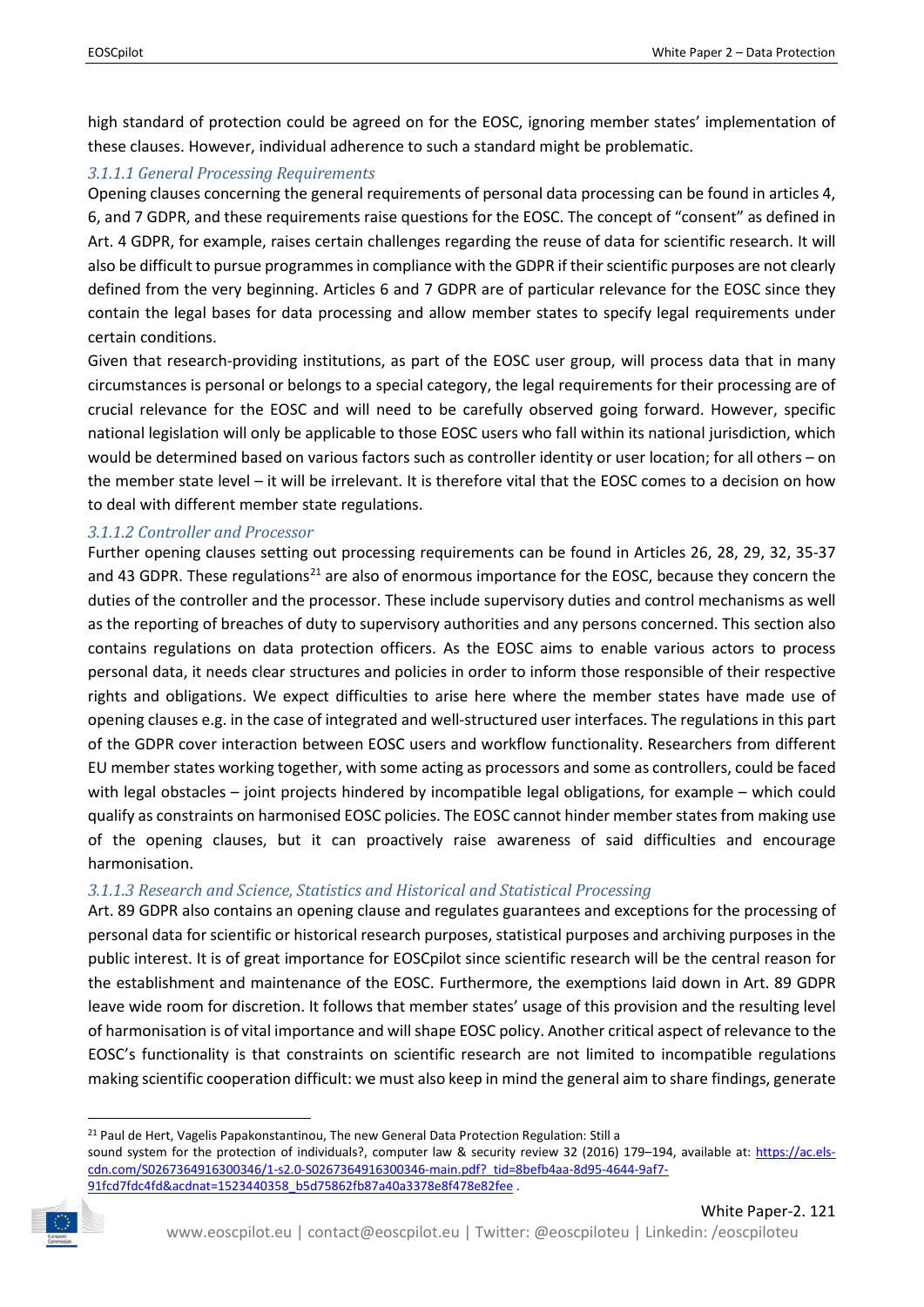value for all participants and exercise open science. Where member states lower restrictions on researchconducting institutions processing personal data, they increase scientific outcomes. More innovation also means more commercial output, so the EOSC must create a solution that fits best for all, especially to prevent a race to the bottom. Nevertheless, leeway for member state regulation can be necessary for the same reasons mentioned above regarding opening clauses, which means the specific level of harmonisation necessary for the EOSC to function still needs to be clarified.

#### *3.1.1.4 Freedom of Expression, Freedom of Information*

Art. 85 GDPR concerns the relationship between the protection of personal data and freedom of opinion and information and also allows member states to make derogations. Freedom of opinion and information is closely related to scientific freedom and therefore of relevance for the EOSC. The EOSC stands for an open science society: different research-conducting institutions coming together as a team, seeking innovation. Nevertheless, these freedoms can be restricted because of other, equally relevantrights (e.g. individual rights related to data protection). The EOSC should be capable of balancing these adverse legal interests, so we expect it to have significant influence on member states regarding the enactment of regulations when the potential obstacles posed by clashing legal positions are explained clearly and appropriate awareness is raised.

#### *3.1.1.5 Transfers of Personal Data to Third Countries and International Organisations*

Another opening clause in Art. 49 GDPR covers GDPR provisions concerning the transfer of personal data to third countries and international organisations. This is of relevance to EOSCpilot as some of the participating research institutes have the legal status of international organisations and also the EOSC intends to involve industrial partners which may be situated outside the EU.

Art. 49 GDPR concerns the exceptional admissibility of transfers where no other legal basis is available. Since it is therefore a fallback legal basis, it should be possible to rely primarily on one of the other legal opportunities given by the GDPR for data transfer. As only Art. 49 GDPR leaves room for discretion, the level of harmonisation should be quite high.

With respect to EOSC policymaking concerning transfers to third countries or international organisations, this presents an opportunity to treat the relevant parts of the regulation as per se binding law, according to which the EOSC could internally decide to consistently accept data transfers based on Art. 49 GDPR, should the conditions for transfers defined in the relevant articles be fulfilled.

#### *3.1.1.6 Legal Protection and the Rights of the Data Subjects*

Regulations which foster trust and lawfulness help drive open science.<sup>[22](#page-13-0)</sup> If data subjects are entitled to lodge complaints because their rights are infringed upon, it will help to create an environment of trust. As this is a necessary requirement for the functionality of the EOSC, the relevant provisions are important.<sup>[23](#page-13-1)</sup>

The GDPR contains many opening clauses concerning legal protection and the rights of data subjects. These can be found in Art. 14, 17, 23, 80 and 89 GDPR. These clauses partly enable member states to set derogations from these subjective rights – we have already covered how Article 89 in particular allows derogation in relation to scientific research (see 3.1.3). While this reduces the legal restrictions on the data controller and processor, it also reduces the data subject's level of protection. This can have negative consequences, especially when laws enacted across member states vary, lowering the harmonisation level. With this in

```
<sup>23</sup> Paul de Hert, Vagelis Papakonstantinou, The new General Data Protection Regulation: Still a
```
<span id="page-13-1"></span><span id="page-13-0"></span>sound system for the protection of individuals?, computer law & security review 32 (2016) 179–194, available at: [https://ac.els](https://ac.els-cdn.com/S0267364916300346/1-s2.0-S0267364916300346-main.pdf?_tid=8befb4aa-8d95-4644-9af7-91fcd7fdc4fd&acdnat=1523440358_b5d75862fb87a40a3378e8f478e82fee)[cdn.com/S0267364916300346/1-s2.0-S0267364916300346-main.pdf?\\_tid=8befb4aa-8d95-4644-9af7-](https://ac.els-cdn.com/S0267364916300346/1-s2.0-S0267364916300346-main.pdf?_tid=8befb4aa-8d95-4644-9af7-91fcd7fdc4fd&acdnat=1523440358_b5d75862fb87a40a3378e8f478e82fee) [91fcd7fdc4fd&acdnat=1523440358\\_b5d75862fb87a40a3378e8f478e82fee.](https://ac.els-cdn.com/S0267364916300346/1-s2.0-S0267364916300346-main.pdf?_tid=8befb4aa-8d95-4644-9af7-91fcd7fdc4fd&acdnat=1523440358_b5d75862fb87a40a3378e8f478e82fee)



<sup>&</sup>lt;sup>22</sup> Additional aspects on the protection of individuals in the context of processing personal health-related data for insurance purposes, including data resulting from genetic tests can be found in a recommendation of the council of Europe, available at: [https://search.coe.int/cm/Pages/result\\_details.aspx?ObjectId=09000016806b2c5f.](https://search.coe.int/cm/Pages/result_details.aspx?ObjectId=09000016806b2c5f)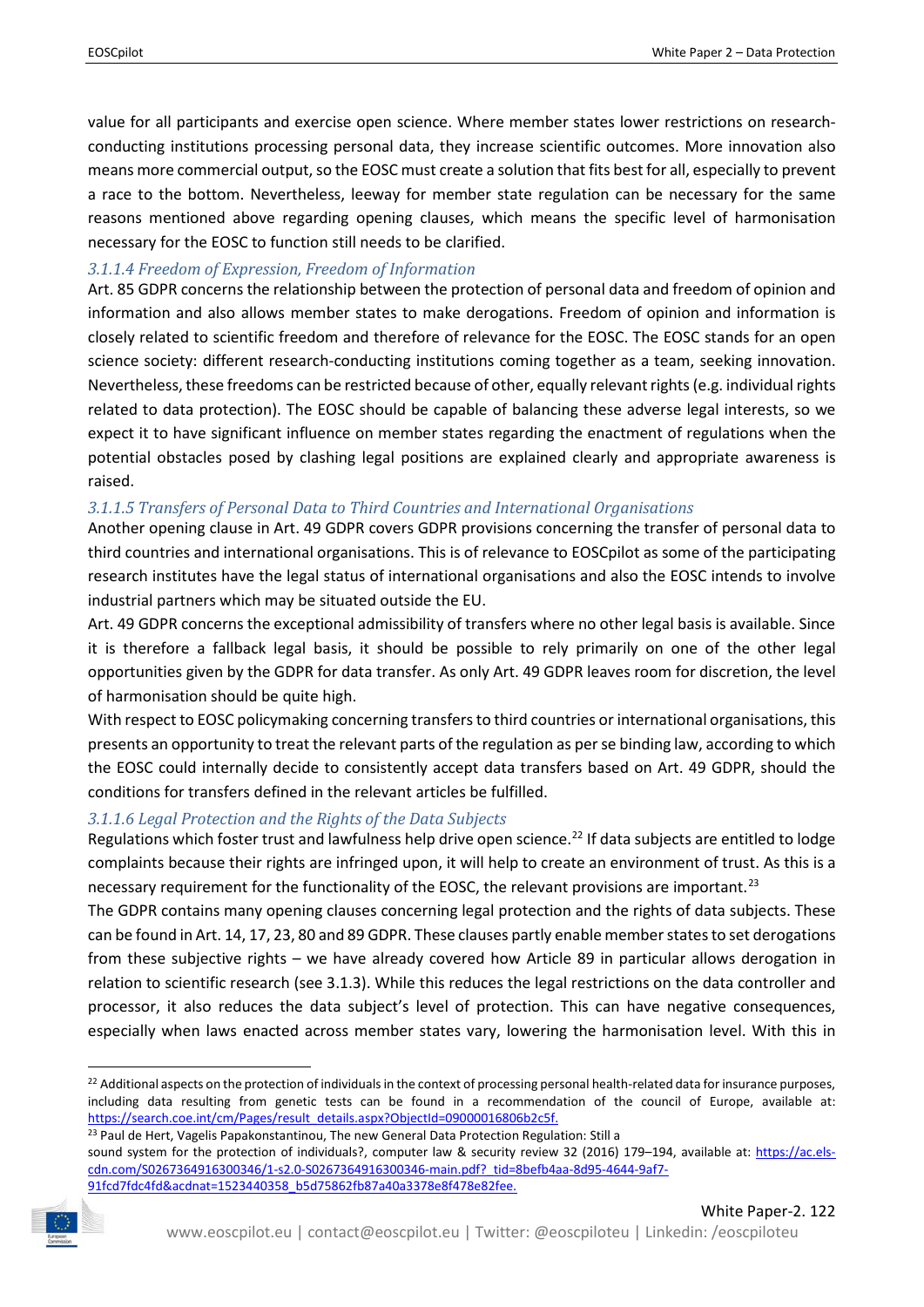mind, it is necessary to precisely analyse the scope of member states' discretion and their implementation of the GDPR.

As noted above, the EOSC is not entitled to make use of the opening clauses. EOSC policies can therefore only react to EU legislation, and national legislation applies only to those who fall within its jurisdiction. We therefore recommend raising awareness of the need for harmonisation with respect to the EOSC and in the interest of supporting open science, innovation and market growth. EOSC policymakers should change from a reactive role to proactively using the EOSC platform to raise harmonisation levels and thereby the effectiveness of the EOSC. If responsible member state institutions know about the consequences of highly divergent national legislation, they might be willing to foster EOSC functionality. Step-by-step, differences could be reduced. While it might initially be useful for member states to make use of their leeway due to their different legal backgrounds on data protection, they may at some point be persuaded to adapt to a harmonised legal framework which could primarily rely on EOSC policies for research.

#### <span id="page-14-0"></span>**3.1.2. GDPR Regulations Lacking the Possibility of Derogation Based on EU or Member State Law**

It is also necessary to analyse the implementation of those parts of the GDPR lacking opening clauses. What is the right method in this case? Is it necessary to specify the given obligations with respect to the EOSC? What binding character could such a specification have? Should specifications be implemented as guidelines or in the form of a code of conduct?

The non-variable regulations of the GDPR apply to all parties to the same extent. There are therefore no national regulations that differ from the EU regulation and the level of harmonisation is high, allowing EOSC policies to be uniformly designed.

On the one hand, there is the possibility of keeping EOSC regulation limited and merely referring to the current EU legal acts, i.e. primarily to the General Data Protection Regulation. This would have the advantage of being a fast, simple policy-making method, especially as ECJ case law (among others) applies to the EOSC just as it does to the rest of the EU.

On the other hand, this approach is not particularly user-friendly. Researchers, industry representatives and private individuals often have no legal background and knowledge. For their benefit, it would help to have the binding EU targets formulated specifically for the EOSC, or at least explained in a comprehensive manner. We are not, however, proposing a standalone explanatory text, but instead the presentation and clarification of concrete application examples – with the help of the competent data protection officers (Art. 37 (5) GDPR). This would aid understanding of the legal texts and may very well make EOSC users more willing to implement and comply with them.

Of course, the EOSC has certain special characteristics that influence the application of the regulation, and research-related differences in regulations will probably play a major role as well. It makes sense, then, to enumerate and explain the special features of the EOSC, so users can better understand their obligations and entitlements.

#### <span id="page-14-1"></span>**3.1.3. Codes of Conduct**

The EOSC is conceptualised as a federation, a final layer on top of the various research networks. Right now, specialised researchers operate under many different codes, which raises the question of whether the EOSC should develop its own code of conduct for the processing of personal data, or at least get involved in the development of codes of conduct in key research areas. From the interview conducted with Heiko Tjalsma in advance of this paper, it seems that there is potential for a European Code of Conduct, which EOSC could contribute to – although it remains to be seen what such a code would entail, and how the EOSC could draw upon prospective codes of conduct such as the BBMRI-ERIC's health research code in its creation.

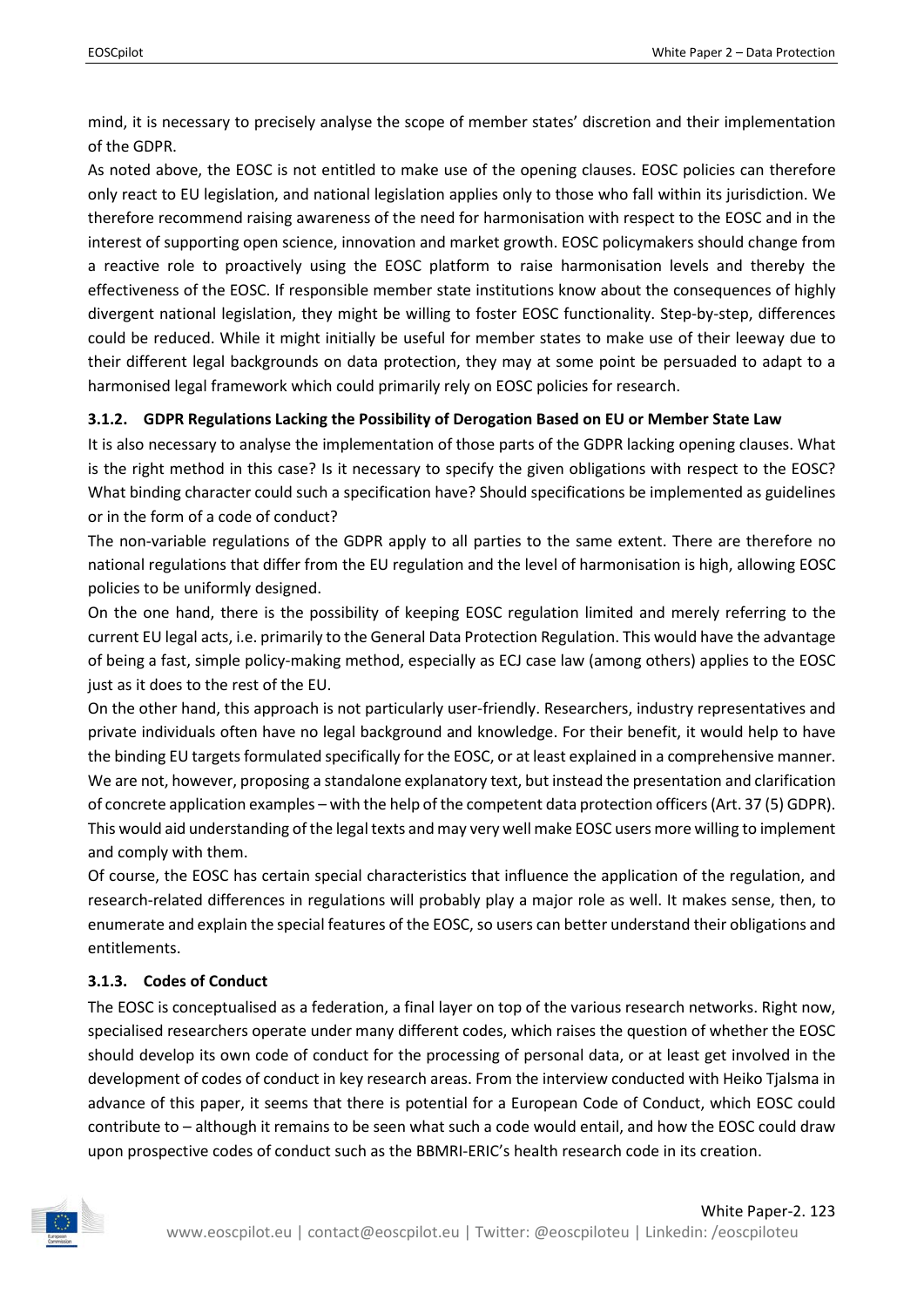This reinforces the need to raise awareness of the EOSC, and to position it as a pioneer. From that position, EOSC policies can ensure uniform application of the Regulation, while simultaneously promoting open science throughout the EU and strengthening Europe's position on innovation.

### <span id="page-15-0"></span>**3.2. Special Regimes**

What are special regimes? The relevant EU-EOSC documents do not define this term, instead only giving examples (Public Sector Information, Geodata, <sup>[24](#page-15-1)</sup> Statistical Data<sup>25</sup>).

Let us take the EOSC as an example: Researchers from many different disciplines will be processing and sharing data on the EOSC platform. It might therefore be useful to classify the participants according to what data they will process and how they will process it. Health research certainly processes different data than the social sciences, for example. Special regimes could therefore be understood as the different disciplines of the participating research institutions. There are certain areas that are more strictly regulated than others, e.g. health research, others simply have different regulations. It is not, however, that simple – such subdivisions must be viewed critically, as they can never be unambiguous and will also never succeed in doing justice to all disciplines involved. Problems would arise if certain legal provisions had to be assigned – to whom does which regulation apply?

Alternatively, one could also differentiate according to what category of data is processed (public data, personal data, intellectual property data). This distinction is, however, already prescribed by law and therefore already exists, and as such adds no value for the EOSC, either.

The definition of special regimes thus raises difficult questions. One possible solution would be the creation of scenarios that provide rules for certain clear cases. These use cases could serve as a guide without, however, making a clear and binding classification.

To take one example, traditionally, personal and special categories of personal data are processed in health research. These research groups should therefore receive recommendations on respecting data protection laws. For literary studies that do not regularly work with personal data, however, data protection would be of secondary importance and so no recommendations are likely to be required.

It is however important to note that the EOSC's stated aim to foster research across diverse disciplines might reduce the benefit of special regimes divided by scientific research field.

Furthermore, the GDPR contains several provisions which only apply to certain processing situations. These include the processing of special categories of personal data (Art. 9 GDPR), data of underage data subjects (Art. 8 GDPR), processing in the context of employment (Art. 88 GDPR) and public-sector data processing (Art. 86 GDPR). In this context it might also be useful to categorise the GDPR regulations in order to enable researchers in the EOSC to easily identify provisions they must adhere to.

This could be done by introducing an identifier for sensitive data that can only be processed under certain conditions. The idea of tagging sensitive data also arose in our interviews with experts and is already performed by some of the EOSC's research infrastructures. We recommend splitting data into at least three categories: personal data, special categories of personal data and data that requires special conditions for processing (e.g. minor data subjects). Sensitive data could be pseudonymised, anonymised or encrypted to further enhance data protection (a note on pseudonymisation – it is important to mention that it itself constitutes "processing data" according to Art. 4 II GDPR and that the requirements of lawful processing thus also need to be fulfilled when pseudonymising data).

<span id="page-15-2"></span><span id="page-15-1"></span><sup>&</sup>lt;sup>25</sup> EOSCpilot D3.1 Policy Landscape Review, p. 63, the document is available here: [https://eoscpilot.eu/sites/default/files/eoscpilot](https://eoscpilot.eu/sites/default/files/eoscpilot-d3.1.pdf)[d3.1.pdf.](https://eoscpilot.eu/sites/default/files/eoscpilot-d3.1.pdf)



<sup>&</sup>lt;sup>24</sup> EOSCpilot D3.1 Policy Landscape Review, p. 60, the document is available here: [https://eoscpilot.eu/sites/default/files/eoscpilot](https://eoscpilot.eu/sites/default/files/eoscpilot-d3.1.pdf)[d3.1.pdf.](https://eoscpilot.eu/sites/default/files/eoscpilot-d3.1.pdf)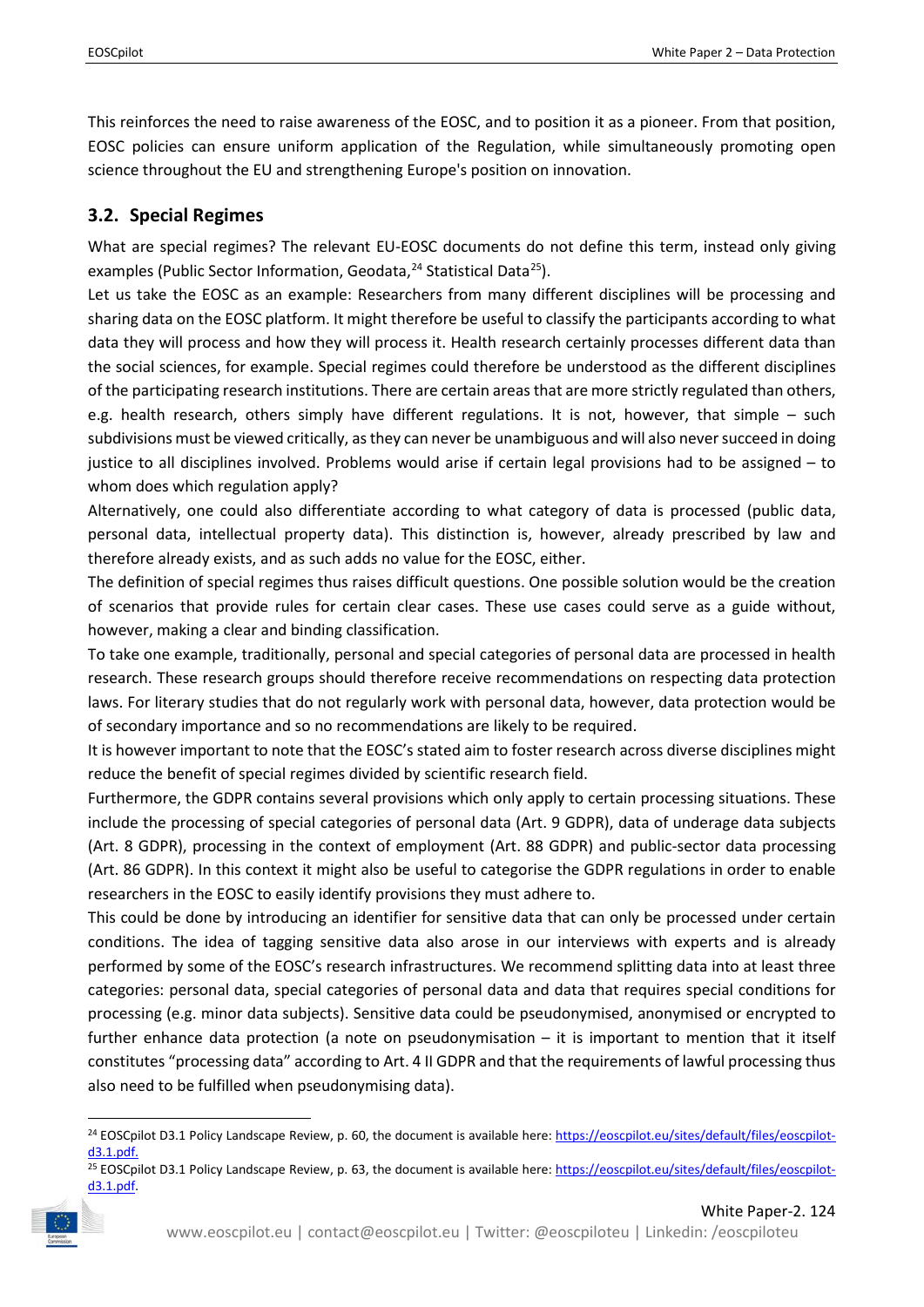The same applies to IPR. IP laws differentiate by the type of intellectual property involved, which brings different legal rights and obligations into the picture. Certain disciplines may come into contact with IPR more often than others, and some may only come into contact with one specific kind of intellectual property.

In any case, there is no guarantee that any categorisation by discipline and intellectual property will be final. Furthermore, a distinction by intellectual property type is already prescribed by law, and thus already exists. Regarding IPR, it may also be useful to know whether certain situations are regulated specifically, as exceptional circumstances require a specific approach. We recommend building scenarios as guiding examples, to help determine which law applies.

#### <span id="page-16-0"></span>**3.3. Assurance**

It is vital that the question of how best to implement the GDPR and EU IPR regulations for the EOSC and how assurance will be guaranteed be answered satisfactorily.

We recommend that the different actors in the EOSC be distinctly attributable to different user groups. Additionally, there should be a breakdown clarifying the function or capacity in which data is being processed. If personal data falling under the scope of the GDPR is being processed, there must be clarity as to who is the respective data subject, controller or processor, et cetera, as this categorisation is important for their respective rights and obligations.

For data whose processing is restricted due to IPR regulations, categorisation should be based on the level of protection of said data. In this case, it might make sense to classify the data not according to its sensitivity and the type of EOSC actor, but according to the way in which the data is processed and used. A further requirement would be the identification of the person responsible for the processing, the scope of the intellectual property and the person to whom the intellectual property belongs. A list could then be drawn up that assigns rights and obligations to the respective groups and processing methods. This could simply be the application of GDPR and respective IPR legislation standards, or a more elaborate representation of the EOSC context.

An additional layer of classification would be the type of data processed. This would have the advantage of making it easier to identify and implement special rules that only affect certain areas. For example, data could be sorted by the level of protection needed, or by the topic (special regimes).

One option would be to create a precedent-setting digital policy catalogue. Such a catalogue might work in a personalised fashion: A user would log in with their special profile and declare formally how they will be processing personal and IPR-protected data, whereupon the policy catalogue would reply with individually applicable policy rights and obligations. This catalogue could then be revised regularly, with non-binding guidelines and recommendations being added step by step according to the specific kind of processing and the profile of the user, who could be immediately informed of any changes in rights or obligations.

Furthermore, by tagging actors, processing types and policies, the regulation could keep pace with automated processing and assurance will be guaranteed, as any data processing not explicitly legally permitted would be automatically forbidden. We suggest, for example, time-limited access in order to guarantee the observance of data protection obligations, along with technical protocols for any processing of personal data. The ways in which processing would be permitted could then be adapted to the special needs of EOSC users – a process which would allow the regime to become more detailed and extensive, step by step. Moving past the legal aspects of assurance, we come to another crucial point: quality and security assurance methods. The research conducted in the EOSC is meant to be of the highest standard and should have great potential for innovation and strengthen the EU's leading role in the world. The EOSC therefore has to make sure that research quality remains high, that no data is misused and that all participating

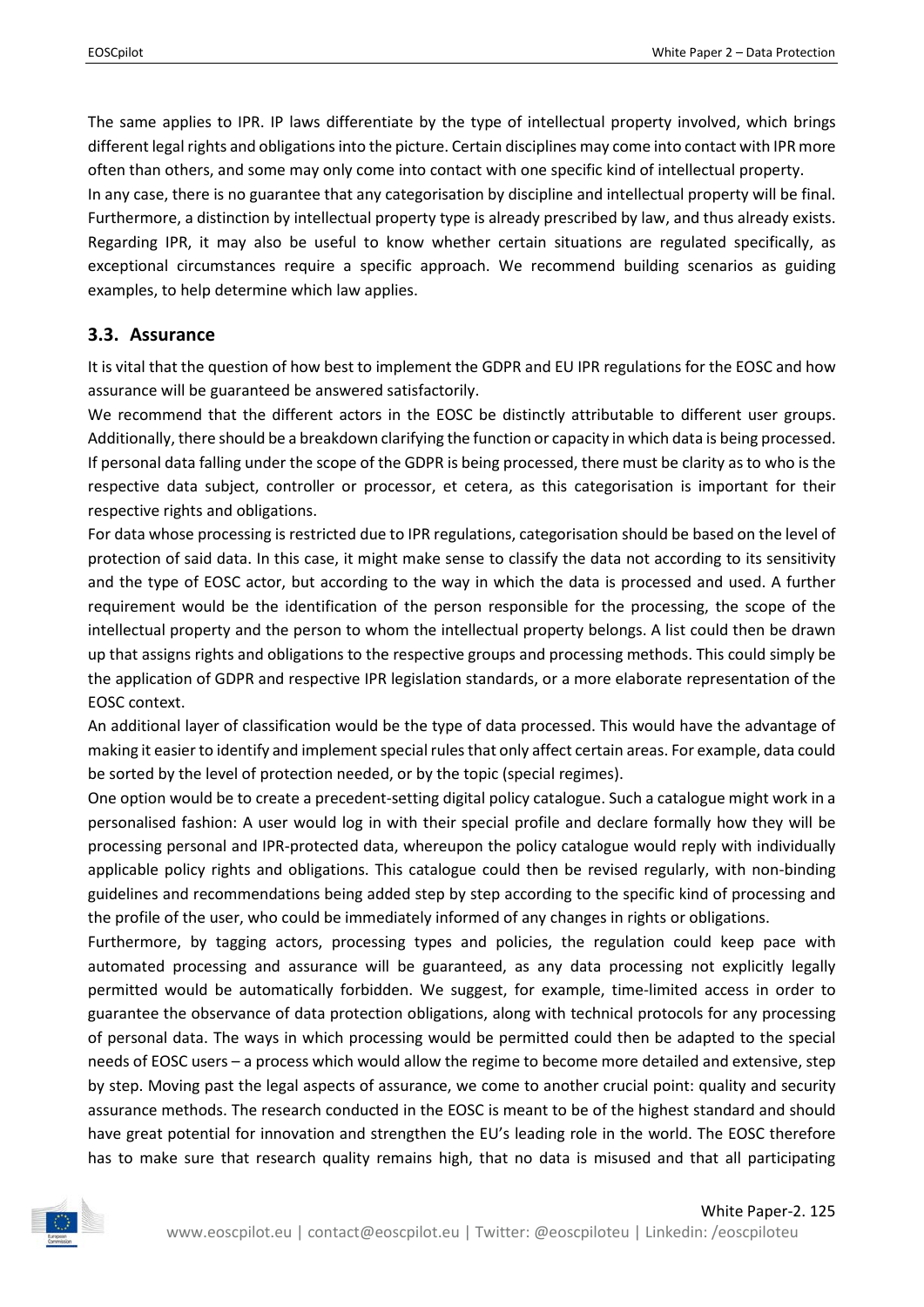organisations have the necessary education in terms of scientific research and the technical knowhow in order to truly make use of the EOSC's potential.<sup>[26](#page-17-1)</sup>

The EOSC should supply guidelines and recommendations for the education required. It might also be possible to provide training material, concerning, for example, the technical setup of the EOSC and its functions, or the quality of data processed on the EOSC platform. The EOSC could also offer courses which could, in the case of data management skills for example, also cover legal information.

## <span id="page-17-0"></span>**3.4. Data Protection Officer**

Another aspect of assurance is the question of whether EOSCpilot needs its own data protection officer. Each of the participating organisations and research-conducting institutions have an obligation at the institutional level to employ a data protection officer, who can make sure the data protection regulation is correctly implemented. The question is whether coordination on the EOSC level would be fruitful. Situations may occur in which the data protection officer on the institutional level is overburdened. However, whether the EOSC itself will be processing personal data on a large scale, whether it will be obliged to designate a data protection officer under member state law complementing the GDPR or which legal form if at all it will have are all still open questions, which make it impossible to determine whether the EOSC could or should appoint its own DPO. If the EOSC does not do so, it is still worth considering establishing a single point of contact for data subjects involved in the EOSC. This could enhance data subjects' trust in the EOSC and have positive effects on their willingness to support the EOSC and scientific research in general.

<span id="page-17-1"></span><sup>&</sup>lt;sup>26</sup> The European Research Area develops policies supporting open science related skills and data related skills, [http://ec.europa.eu/research/era/index\\_en.htm](http://ec.europa.eu/research/era/index_en.htm) .

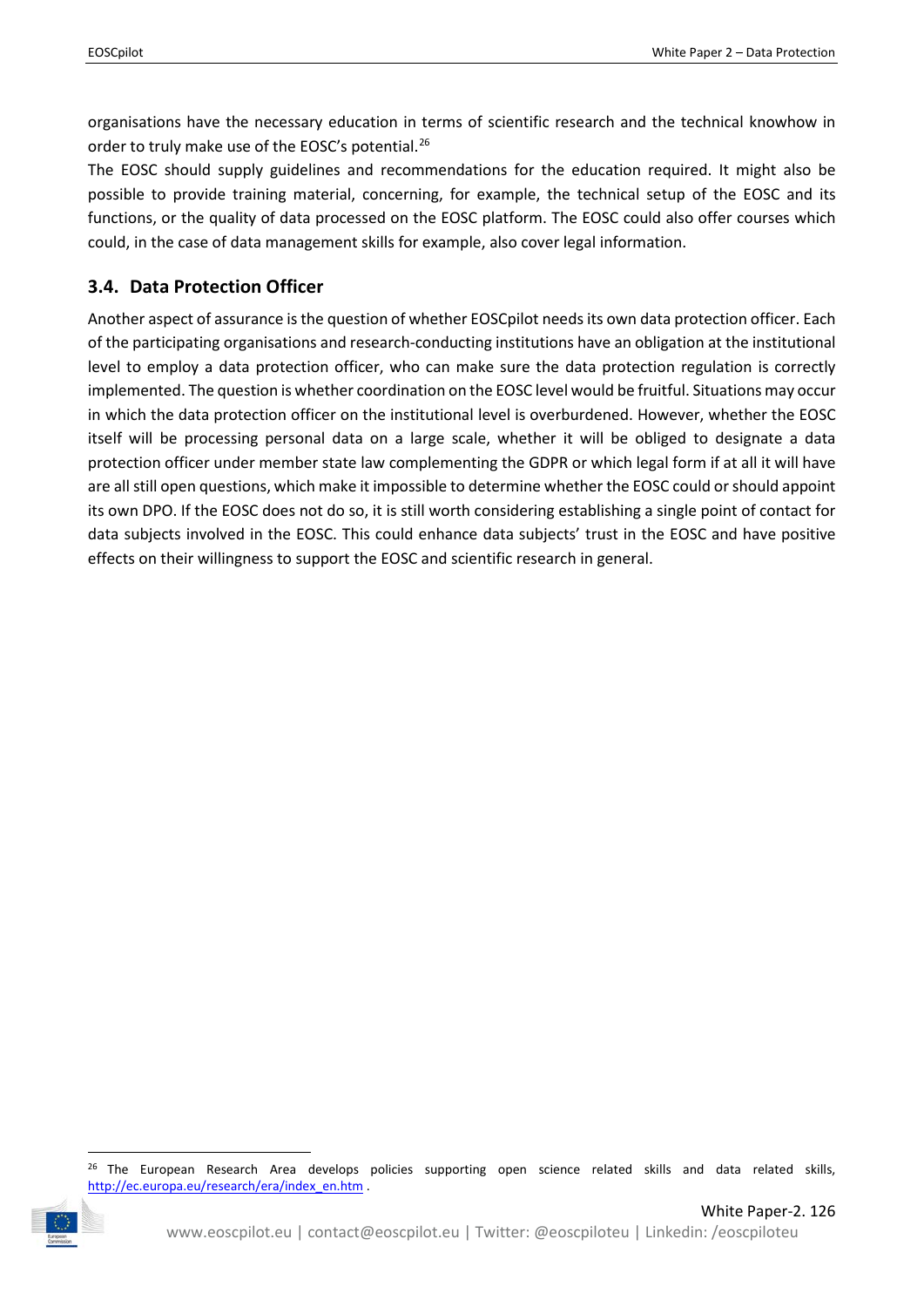# <span id="page-18-0"></span>**4. CONCLUSIONS**

In light of the above considerations, it seems advisable to follow a number of steps in the following months. Firstly, there should be a regular examination of member state implementation of national law re the GDPR; and how this is relevant to the EOSC. Secondly, efforts should be taken to determine which legal bases are likely to apply to EOSCpilot data processing, before focusing on the particular requirements for processing on the specific lawful basis. Thirdly, policies should provide controllers and processors with concrete advice, particularly about methods for adhering to the data processing obligations and requirements laid down in Articles 24, 26 and 28 GDPR, specifically regarding the setup and functioning of the EOSC. In particular, EOSC policies should include recommendations on how (joint or dual) controller and processor responsibilities might be dealt with in large multinational projects.

Many questions related to data protection issues are connected to the as yet unclarified legal status of the EOSC itself. Once this is clarified it will be possible to make more precise recommendations including, for example, in the matter of a potential EOSC data protection officer. The Science Demonstrators are also still ongoing and may provide further input which shapes the recommendations, based on their experience.

Moreover, Art. 89 GDPR remains a most crucial provision in identifying possible differences among member states with regard to processing of personal data for scientific research, as this norm applies when relying on the research exemption in Art. 9 2 (j) GDPR, as well as providing member states with their ability to derogate from the rights granted under the GDPR where processing is for scientific research – this might very well be where harmonisation will be compromised. Altogether, Art. 89 GDPR demands significant attention. From this follows the need to further discuss Arts. 6 1 (a), (e) and (f) as well as Art. 9 2 (j) GDPR, as well as Art. 89 (1) safeguards and Art. 89 (2) derogations are to be taken into account. It is right here that harmonisation issues might be exposed.

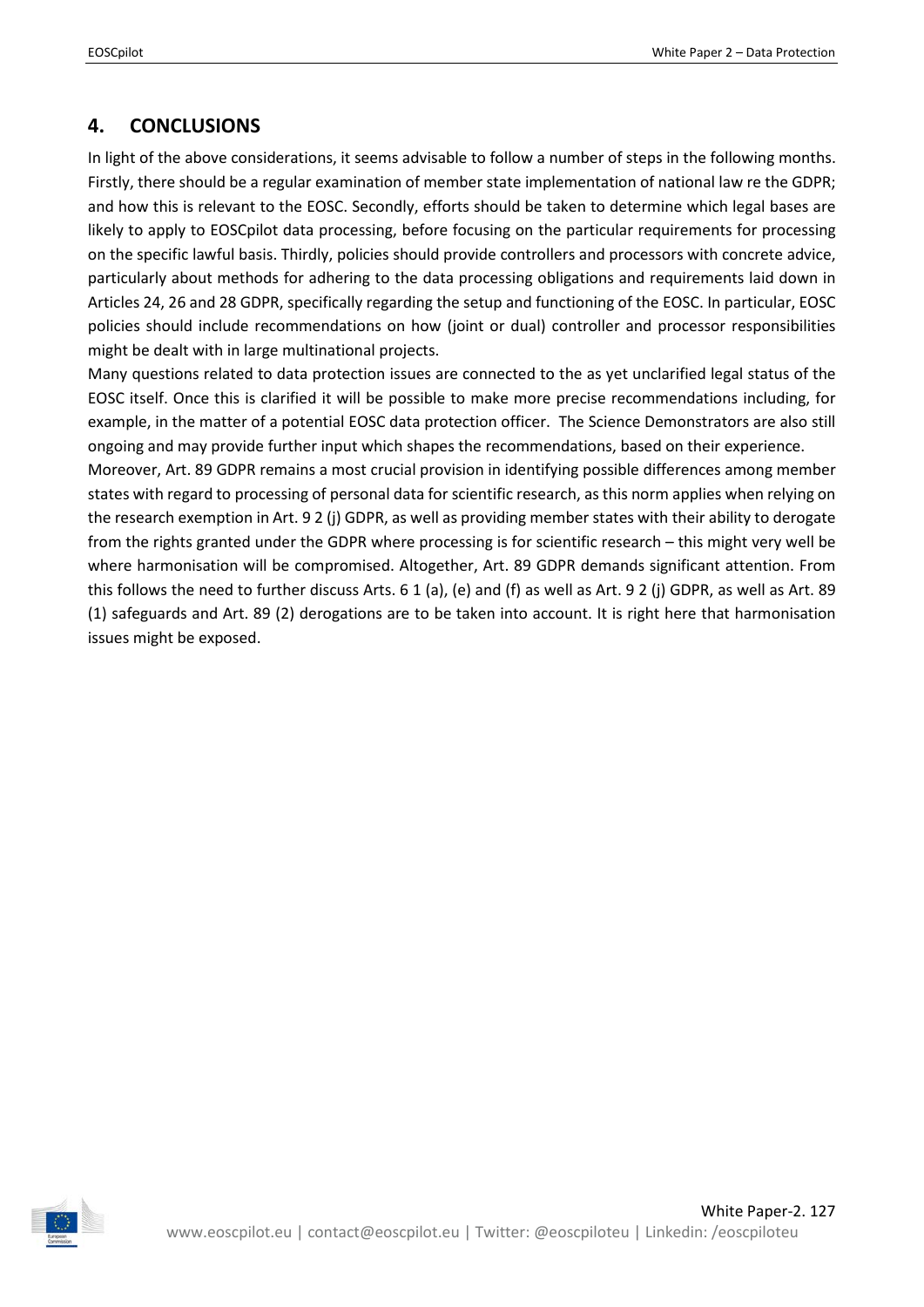### **5. IMPLICATIONS OF RECOMMENDATIONS FOR STAKEHOLDERS**

The table presented on the following pages summarises possible implications of the recommendations for each of four key stakeholder groups

- EOSC Governance structures and the Rules of Participation
- Funders and Ministries
- Research Producing Organisations
- Research Infrastructures

Some of these implications are requirements – because some stakeholders will be involved in funding and organising the recommendations, others are impacts, and describe the beneficial consequences of implementing the recommendations.

<span id="page-19-0"></span>

| <b>Draft Policy Recommendation</b>                                                                                                                                                                                                                                                                                                                                                                                                                                            | <b>EOSC Governance/Rules of Funders and Ministries</b><br><b>Participation</b>                                                                                                                                                                                                                                         |                                                                                                                                                                                                                                 | <b>Research Producing</b><br><b>Oganisations</b>                                                                                                                             | <b>Research Infrastructures</b>                                                                                                                                                                               |
|-------------------------------------------------------------------------------------------------------------------------------------------------------------------------------------------------------------------------------------------------------------------------------------------------------------------------------------------------------------------------------------------------------------------------------------------------------------------------------|------------------------------------------------------------------------------------------------------------------------------------------------------------------------------------------------------------------------------------------------------------------------------------------------------------------------|---------------------------------------------------------------------------------------------------------------------------------------------------------------------------------------------------------------------------------|------------------------------------------------------------------------------------------------------------------------------------------------------------------------------|---------------------------------------------------------------------------------------------------------------------------------------------------------------------------------------------------------------|
| DP1. Legal basis for data protection:<br>consent and legitimate interest of<br>controller. For data processed<br>through the EOSC:<br>Define explicit purpose of<br>all data recording and processing<br>Apply a concept of tiered<br>ii)<br>consent (in compliance with "broad<br>consent" of the GDPR)<br>iii)<br>privacy-by-design<br>Adapt<br>privacy-by-default solutions<br>and<br>(providing data subjects with a<br>technological solution for consent<br>withdrawal) | EOSC<br>Implication:<br>(a)<br>governance should include a<br>management system<br>for<br>personal data related to data<br>recording and<br>processing<br>purposes.<br>(b) Impact: essential to meet<br>the requirements of the GDPR.<br>Impact: high, uniform,<br>(c)<br>standard of data protection<br>for the EOSC. | (d) Implication: funding of<br>by EOSC,<br>relevant actions<br>RPOs and RIs.<br>(e) Impact: essential to meet<br>the requirements of the GDPR.<br>Impact: high, uniform,<br>(t)<br>standard of data protection<br>for the EOSC. | (g) Implication: tiered consent<br>documentation of<br>Careful<br>consent to particular research<br>areas.<br>(h) Impact: essential to meet<br>the requirements of the GDPR. | (i) Implication: RIs need to<br>provide (and if necessary<br>develop)<br>privacy-by-<br>design/privacy-by-default<br>systems and processes.<br>(j) Impact: essential to meet<br>the requirements of the GDPR. |

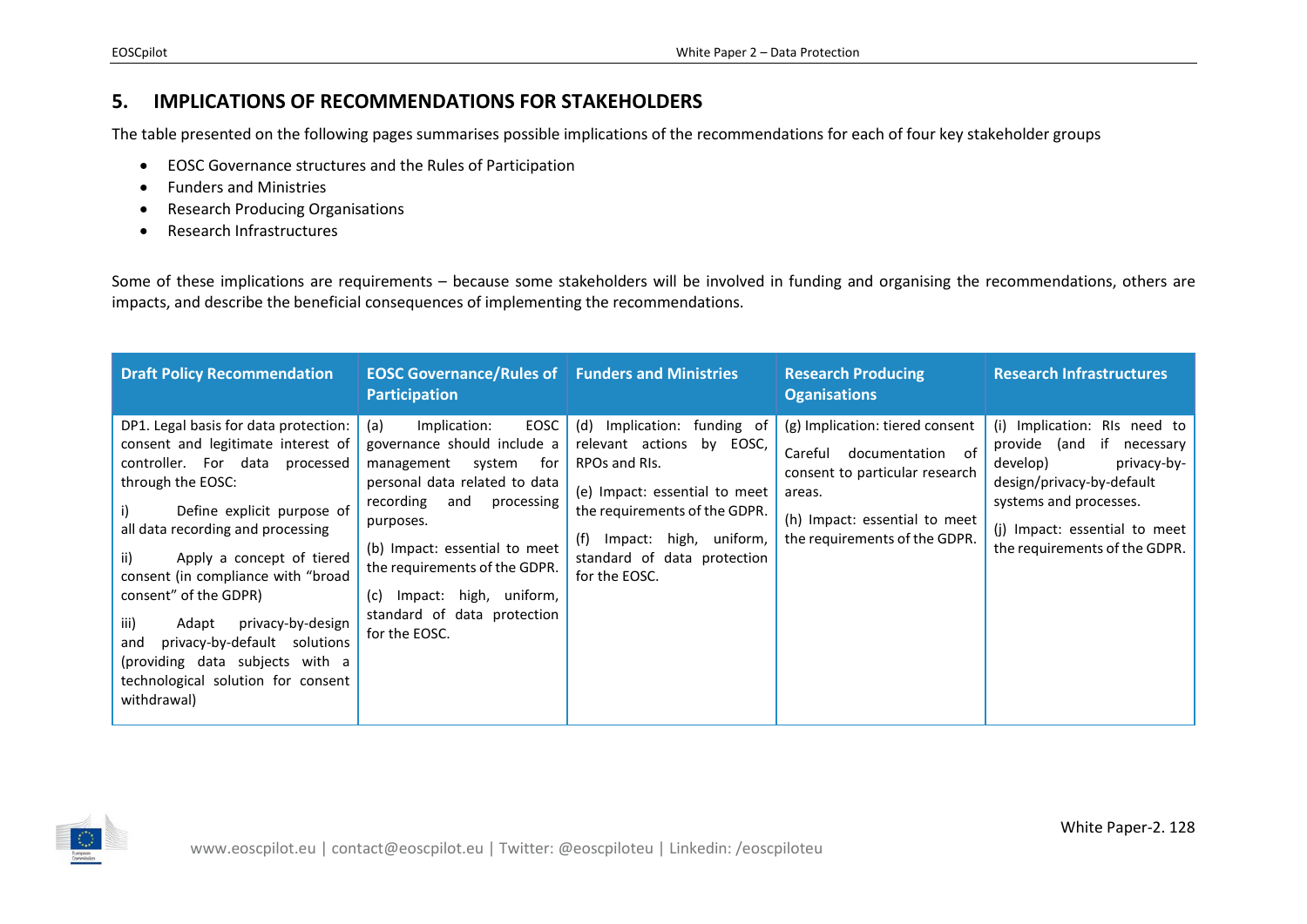| <b>Draft Policy Recommendation</b>                                                                                                                                                                                                                                                                                                                                                                                                                                                                                                                                                                                                                                                                                                                                                                                                                                       | <b>EOSC Governance/Rules of Funders and Ministries</b><br><b>Participation</b>                                                                                                                                                                                                                                                                                  |                                                                                                                                                                                                                                           | <b>Research Producing</b><br><b>Oganisations</b>                                                                                                                      | <b>Research Infrastructures</b>                                                                                                                                                                                                 |
|--------------------------------------------------------------------------------------------------------------------------------------------------------------------------------------------------------------------------------------------------------------------------------------------------------------------------------------------------------------------------------------------------------------------------------------------------------------------------------------------------------------------------------------------------------------------------------------------------------------------------------------------------------------------------------------------------------------------------------------------------------------------------------------------------------------------------------------------------------------------------|-----------------------------------------------------------------------------------------------------------------------------------------------------------------------------------------------------------------------------------------------------------------------------------------------------------------------------------------------------------------|-------------------------------------------------------------------------------------------------------------------------------------------------------------------------------------------------------------------------------------------|-----------------------------------------------------------------------------------------------------------------------------------------------------------------------|---------------------------------------------------------------------------------------------------------------------------------------------------------------------------------------------------------------------------------|
| DP2. Opening clause of Art. 89 GDPR<br>The EOSC should constantly<br>i).<br>monitor EU and member state<br>legislation to<br>- examine relevant changes in said<br>legislation<br>influencing<br>data<br>processing;<br>raise<br>awareness<br>regarding<br>potential difficulties arising from<br>individual<br>member<br>state<br>implementation of the GDPR based<br>on its opening clauses as well as<br>further emerging EU regulations.<br>differing<br>Analyse<br>how<br>ii)<br>data<br>member-state<br>protection<br>legislation arising from opening<br>clauses may affect data processing<br>for scientific research purposes;<br>Analyse whether there is<br>iii)<br>room for further harmonisation in<br>the context of the respective<br>legislations;<br>Encourage harmonisation<br>iv)<br>taking into account specific legal<br>bases for data processing. | monitor<br>(a)<br>Implication:<br>relevant<br>member<br>state<br>legislation<br>and<br>identify<br>possible<br>room for<br>EOSC<br>policies.<br>(b) Impact: encourage further<br>harmonisation.<br>(c) Impact: essential for the<br>lawful processing of data.<br>Impact:<br>potential to<br>(d)<br>achieve a high standard of<br>data protection for the EOSC. | (e) Implication: funding of<br>relevant actions by EOSC,<br>RPOs and RIs.<br>(f) Impact: essential for the<br>lawful processing of data.<br>Impact:<br>potential to<br>(g)<br>achieve a high standard of<br>data protection for the EOSC. | (h) Implication: encourage<br>harmonisation taking into<br>account legal bases for data<br>processing.<br>(i) Impact: essential for the<br>lawful processing of data. | (i)<br>Implication:<br>raise<br>awareness regarding potential<br>difficulties<br>arising<br>from<br>member<br>individual<br>state<br>implementation of the GDPR.<br>(k) Impact: essential for the<br>lawful processing of data. |

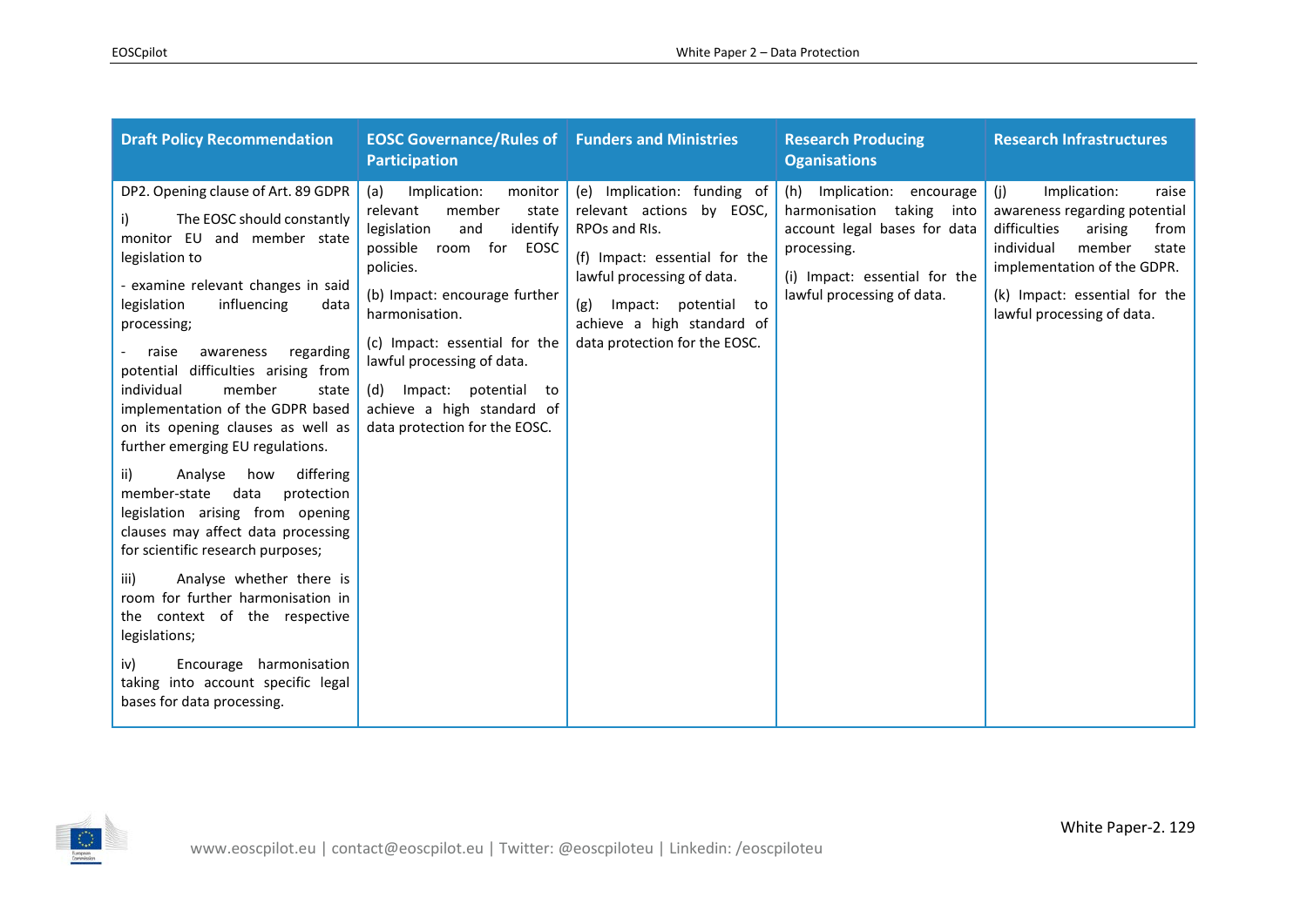| <b>Draft Policy Recommendation</b>                                                                                                                                                                                                                                                                                                                                                                                                                                                                           | <b>EOSC Governance/Rules of Funders and Ministries</b><br><b>Participation</b>                                                                                                                                                                              |                                                                                                                                                                            | <b>Research Producing</b><br><b>Oganisations</b>                                                                                                            | <b>Research Infrastructures</b>                                                                                                                                                                                                                                                                                       |
|--------------------------------------------------------------------------------------------------------------------------------------------------------------------------------------------------------------------------------------------------------------------------------------------------------------------------------------------------------------------------------------------------------------------------------------------------------------------------------------------------------------|-------------------------------------------------------------------------------------------------------------------------------------------------------------------------------------------------------------------------------------------------------------|----------------------------------------------------------------------------------------------------------------------------------------------------------------------------|-------------------------------------------------------------------------------------------------------------------------------------------------------------|-----------------------------------------------------------------------------------------------------------------------------------------------------------------------------------------------------------------------------------------------------------------------------------------------------------------------|
| Developing a user-friendly<br>DP3.<br><b>EOSC</b><br>a) Introduction of a special tag for<br>the processing of data in the EOSC<br>bv<br>done<br>already<br>some<br>(as<br>stakeholders). We recommend at<br>least a differentiation between<br>- personal data<br>- special categories of personal data<br>- data to be processed under special<br>conditions (e.g. the data of minors)<br>b) Introduction of special regimes to<br>classify data according to the level of<br>data protection constraints. | EOSC<br>(a)<br>Implication:<br>governance should introduce<br>special regimes<br>(-> classified<br>according to<br>research area or level of<br>protection).<br>(b) Impact: support for users<br>identification of<br>the<br>via<br>respective regulations. | Implication: funding of<br>(c)<br>relevant actions, particularly<br>by RIs.<br>(d) Impact: support for users<br>identification of<br>the<br>via<br>respective regulations. | (e) Implication: adhere to the<br>measures of the other actors.<br>(f) Impact: Support for users<br>identification of the<br>via<br>respective regulations. | (g) Implication: Introduction of<br>a tag that (at a minimum)<br>differentiates between<br>i) Personal data<br>ii)<br>Special categories of<br>personal data<br>iii) Data to be processed under<br>special conditions.<br>(h) Impact: Support for users<br>identification of<br>the<br>via<br>respective regulations. |

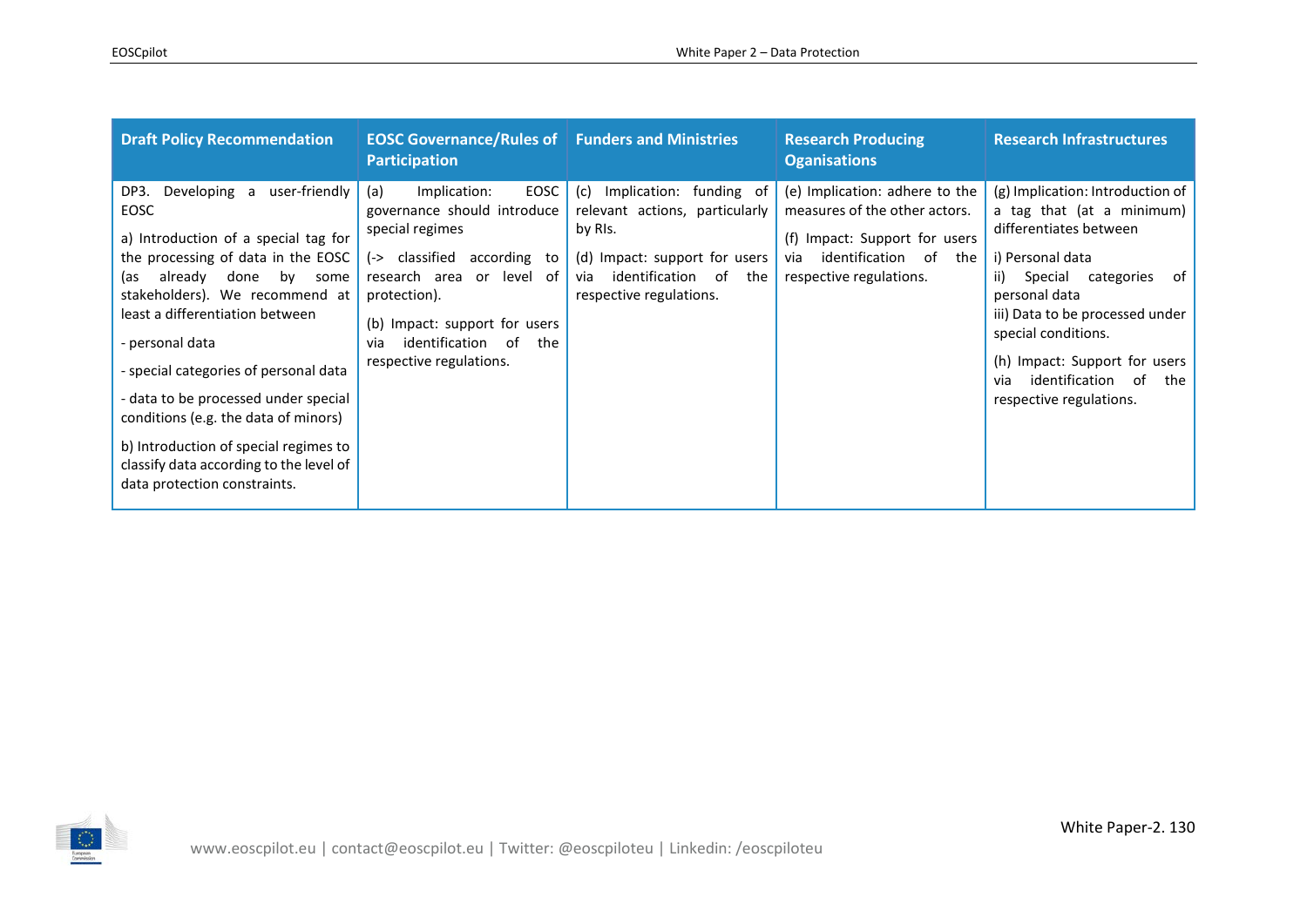| <b>Draft Policy Recommendation</b>                                                                                                                                                                                                                                                                                                                                                                                                                                                                        | <b>EOSC Governance/Rules of Funders and Ministries</b><br><b>Participation</b>                                                                                                                                                                                                                                                                                                                              |                                                                                                                                                                                                                                                   | <b>Research Producing</b><br><b>Oganisations</b>                                                                                                                                                                                                                      | <b>Research Infrastructures</b>                                                                                                                                                                                                                                              |
|-----------------------------------------------------------------------------------------------------------------------------------------------------------------------------------------------------------------------------------------------------------------------------------------------------------------------------------------------------------------------------------------------------------------------------------------------------------------------------------------------------------|-------------------------------------------------------------------------------------------------------------------------------------------------------------------------------------------------------------------------------------------------------------------------------------------------------------------------------------------------------------------------------------------------------------|---------------------------------------------------------------------------------------------------------------------------------------------------------------------------------------------------------------------------------------------------|-----------------------------------------------------------------------------------------------------------------------------------------------------------------------------------------------------------------------------------------------------------------------|------------------------------------------------------------------------------------------------------------------------------------------------------------------------------------------------------------------------------------------------------------------------------|
| DP4. Education/Consultation<br>GDPR training for the staff<br>i).<br>of research providing organisations<br>and research infrastructures, with<br>emphasis on communication of legal<br>knowledge<br>GDPR training for data<br>ii)<br>subjects (including data donors),<br>with special focus on the rights of<br>data subjects<br>Establishment of one single<br>iii)<br>point of contact for data subjects (in<br>case the EOSC has its own data<br>protection officer, they may take up<br>this role). | (a) Implication: establish one<br>single point of contact for data<br>(potentially<br>subjects<br>the<br>EOSC's own data protection<br>officer).<br>(b) Impact: benefits due to<br>better understanding of the<br>GDPR among involved actors<br>data<br>subjects<br>and<br>and<br>enhanced trust.                                                                                                           | (c) Implication: funding of<br>relevant actions by EOSC,<br>RPOs and RIs.<br>(d) Impact: benefits due to<br>better understanding of the<br>GDPR among involved actors<br>data<br>subjects<br>and<br>and<br>enhanced trust.                        | (e) Implication: provide data<br>protection training for staff &<br>inform them of legal issues.<br>(f) Impact: benefits due to<br>better understanding of the<br>GDPR among involved actors<br>data subjects<br>and<br>and<br>enhanced trust.                        | (g) Implication: provide data<br>protection training for staff &<br>inform them of legal issues.<br>(h) Impact: benefits due to<br>better understanding of the<br>GDPR among involved actors<br>and data subjects<br>and<br>enhanced trust.                                  |
| EOSC<br>should<br>DP5.<br>Assurance:<br>develop a personalised<br>policy<br>catalogue for users                                                                                                                                                                                                                                                                                                                                                                                                           | (a)<br>Implication:<br><b>EOSC</b><br>governance should develop a<br>personalised policy catalogue<br>that works as a protocol to<br>fulfil<br>the<br>documentation<br>obligation and keeps users<br>informed<br>about<br>relevant<br>changes.<br>Impact:<br>Meets<br>the<br>(b)<br>obligation for documentation<br>under the GDPR and provides<br>the EOSC with a mechanism to<br>keep its users informed. | (c) Implication: funding of<br>relevant actions by EOSC<br>governance, RIs and RPOs.<br>(d)<br>Impact:<br>the<br>meets<br>obligation for documentation<br>under the GDPR and provides<br>the EOSC with a mechanism to<br>keep its users informed. | Implication: Implement<br>(e)<br>monitor use of the<br>and<br>personalised policy catalogue<br>by users.<br>(f)<br>Impact:<br>Meets<br>the<br>obligation for documentation<br>under the GDPR and provides<br>the EOSC with a mechanism to<br>keep its users informed. | (g) Implication: cooperate with<br>users to support their use of<br>personalised<br>the<br>policy<br>catalogue?<br>(h)<br>Impact:<br>meets<br>the<br>obligation for documentation<br>under the GDPR and provides<br>the EOSC with a mechanism to<br>keep its users informed. |